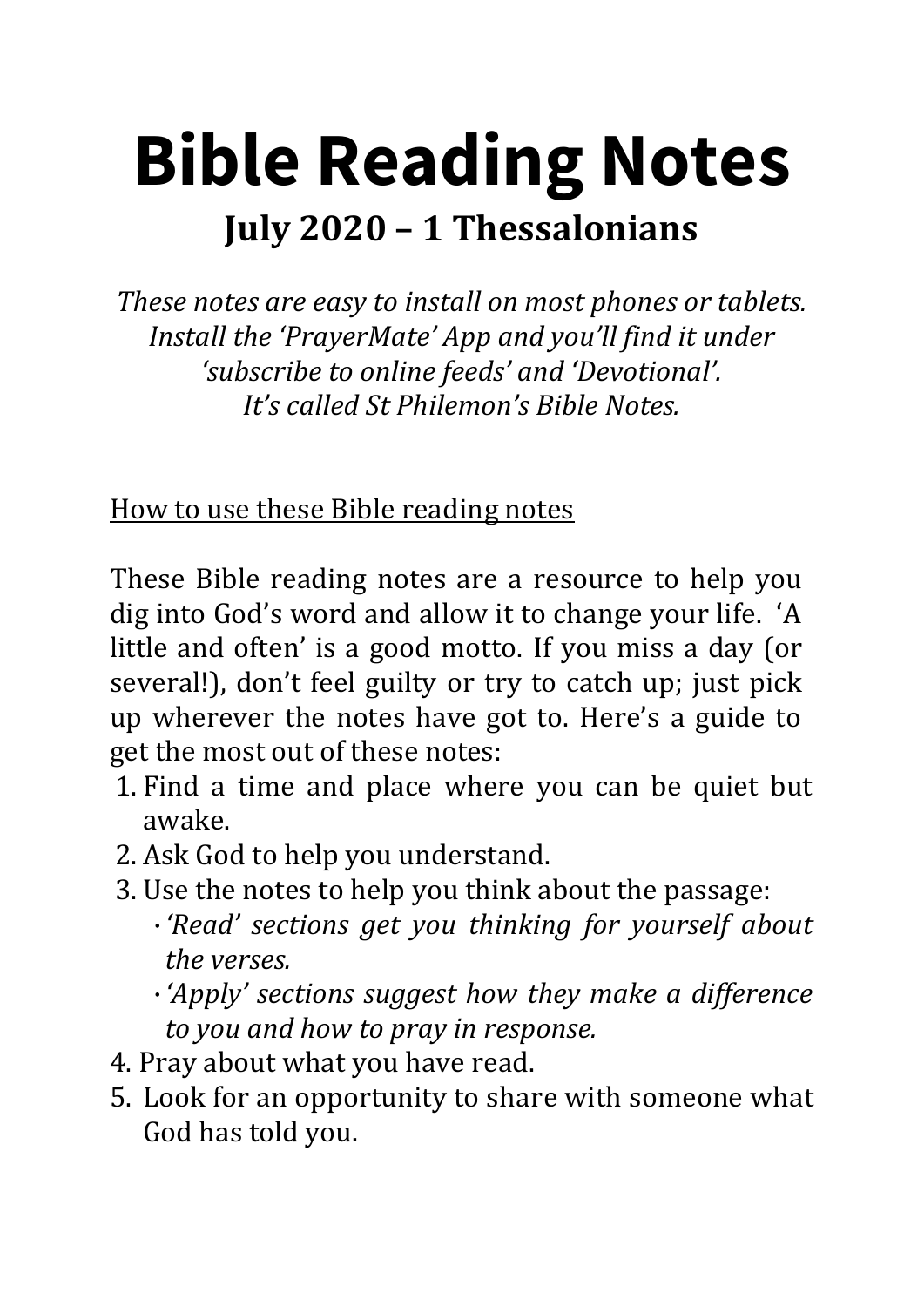### **1st July**

This month we're looking at the letter of 1 Thessalonians. When this letter was written, the church in Thessalonica was a young church, and Paul wants to encourage them to push on in their faith, love and hope in the face of suffering. He wants us to push on, too!

#### **You're the real deal!**

First, Paul needs to assure the Thessalonians that they're really Christians – so that they don't give up in suffering.

#### **Read 1 Thessalonians 1:1-3**

- Who's writing this letter? Who are they writing to?
- What does Paul remember about the Thessalonians before God?
- How would this help assure the Thessalonians that they're really Christians?

### **Pray**

• Why not thank God for the work, labour and endurance of Christians you know?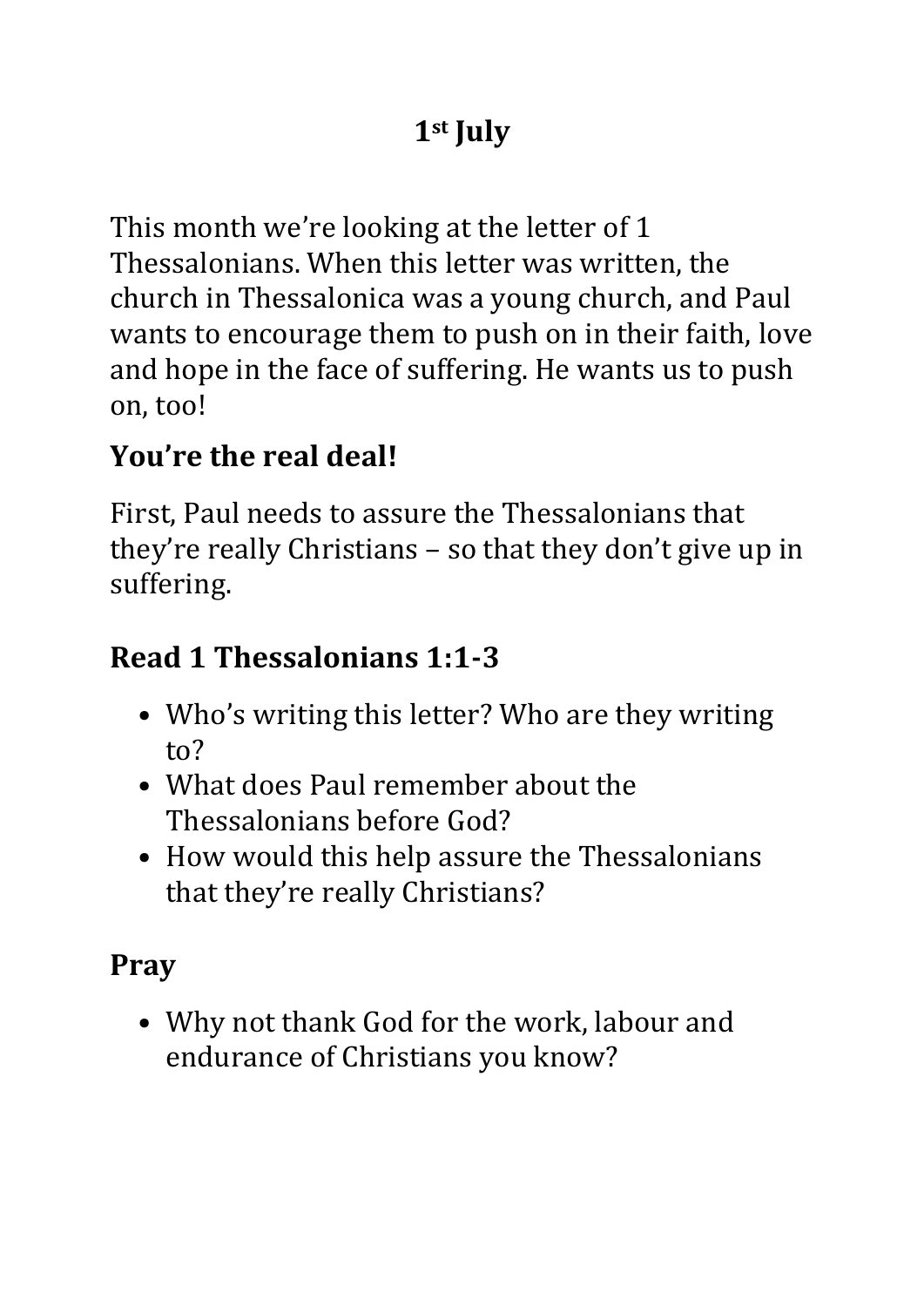### **2nd July**

### **Chosen?**

Have you ever worried about if God's ever chosen you? Today, Paul is continuing to assure the Thessalonians that they really are Christians, so that they don't give up on the faith.

#### **Read 1 Thessalonians 1:4-7**

- How does Paul know that God has chosen the Thessalonians (v.4-5)?
- How do we see the power of the gospel at work in verse 6?

- If you are a follower of Jesus, what makes it difficult to believe that God has chosen you?
- How does the power of the gospel assure you that God really has chosen you?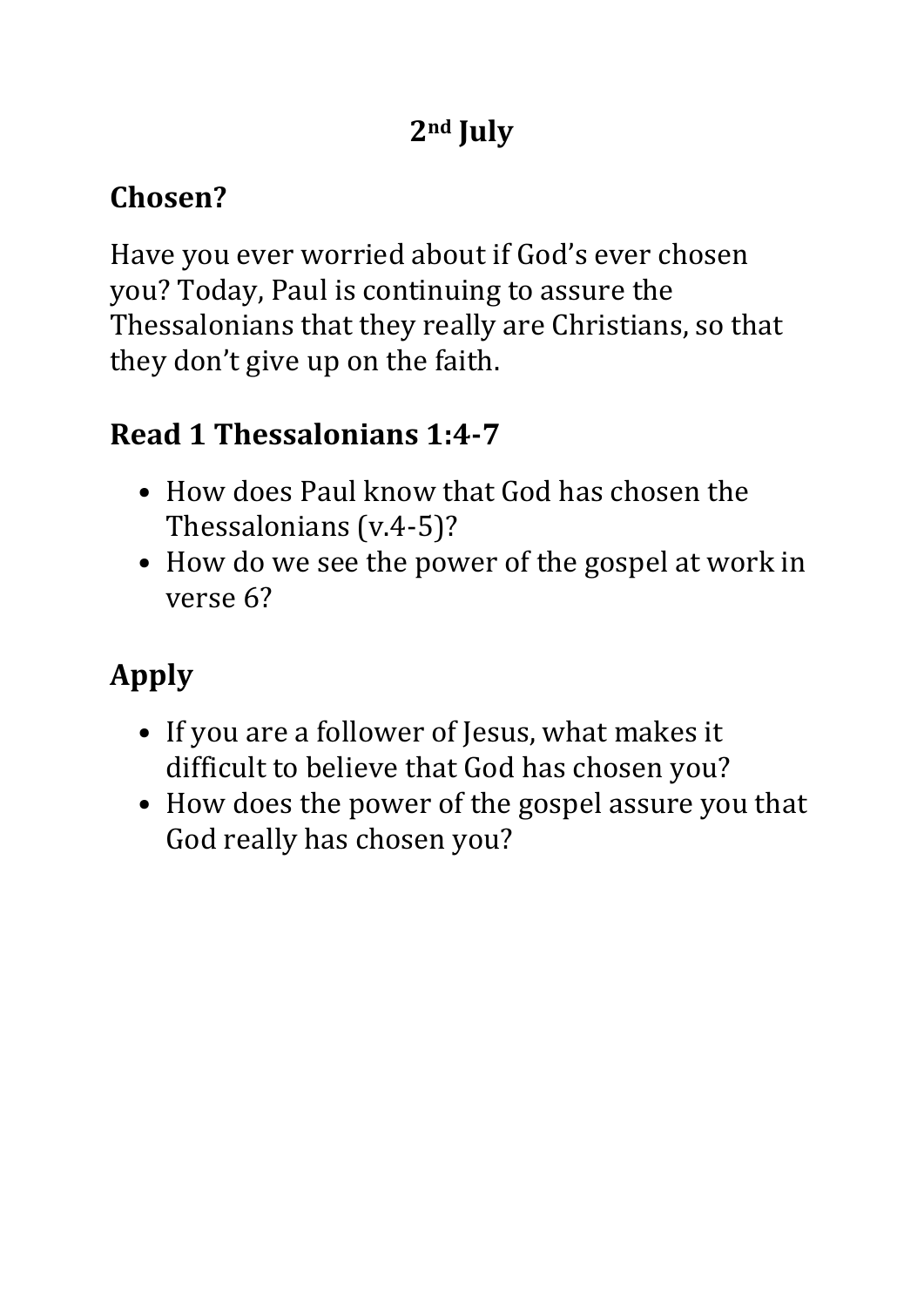### **3rd July**

### **Famous faith**

Paul is writing to the church he started in Thessalonica to encourage them to push on as Christians, and not give up in the face of suffering.

### **Read 1 Thessalonians 1:8-10**

- What do we learn about the Thessalonians' faith  $(v.9-10)?$
- How would this help to assure the Thessalonians their faith is real?

This is a good description of what happens when anyone becomes a Christian.

- What does it mean to 'turn to God from idols'?
- What does it mean to 'wait for God's Son'?

# **Apply**

Think to yourself: Has there been a time when you turned to God and started waiting for Jesus' return?

- If not, do you understand what that means? Is anything stopping you from turning to God?
- If so, you can feel assured (along with the Thessalonians) that your faith is real, and thank God!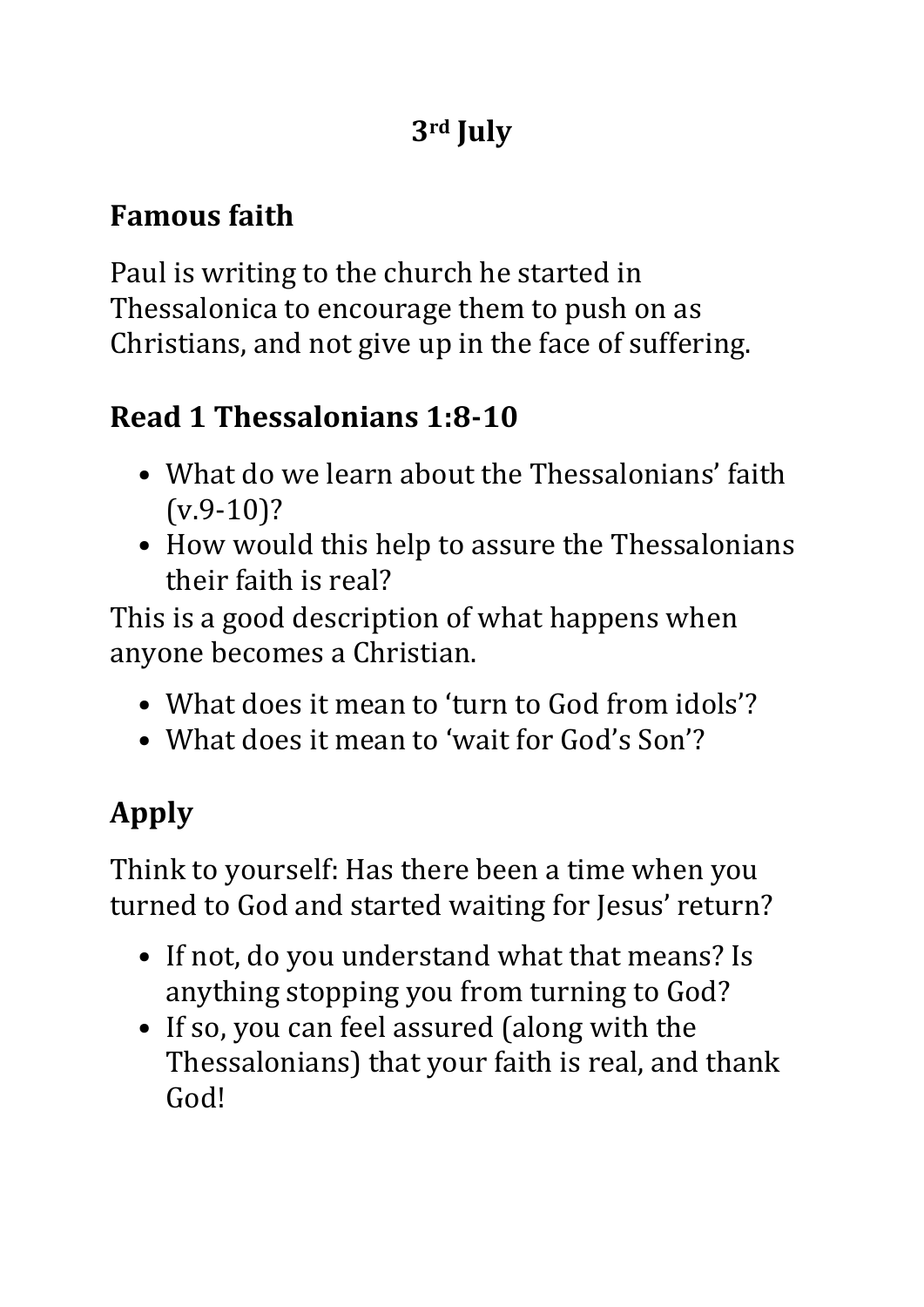#### **Genuine?**

Christians sometimes wonder if we really need to listen to the apostle Paul. Paul is concerned the Thessalonians might be thinking that too.

#### **Read 1 Thessalonians 2:1-3**

- How does Paul show us that his visit to them wasn't 'without results' (v.2)?
- What does Paul's perseverance through opposition tell us about how he views the gospel?
- How does Paul's willingness to endure opposition for the gospel show that he's a genuine gospel minister?

- Why does it matter to us that Paul is the real deal as a gospel minister?
- How does Paul being authoritative affect how we listen to him?
- When might that be challenging?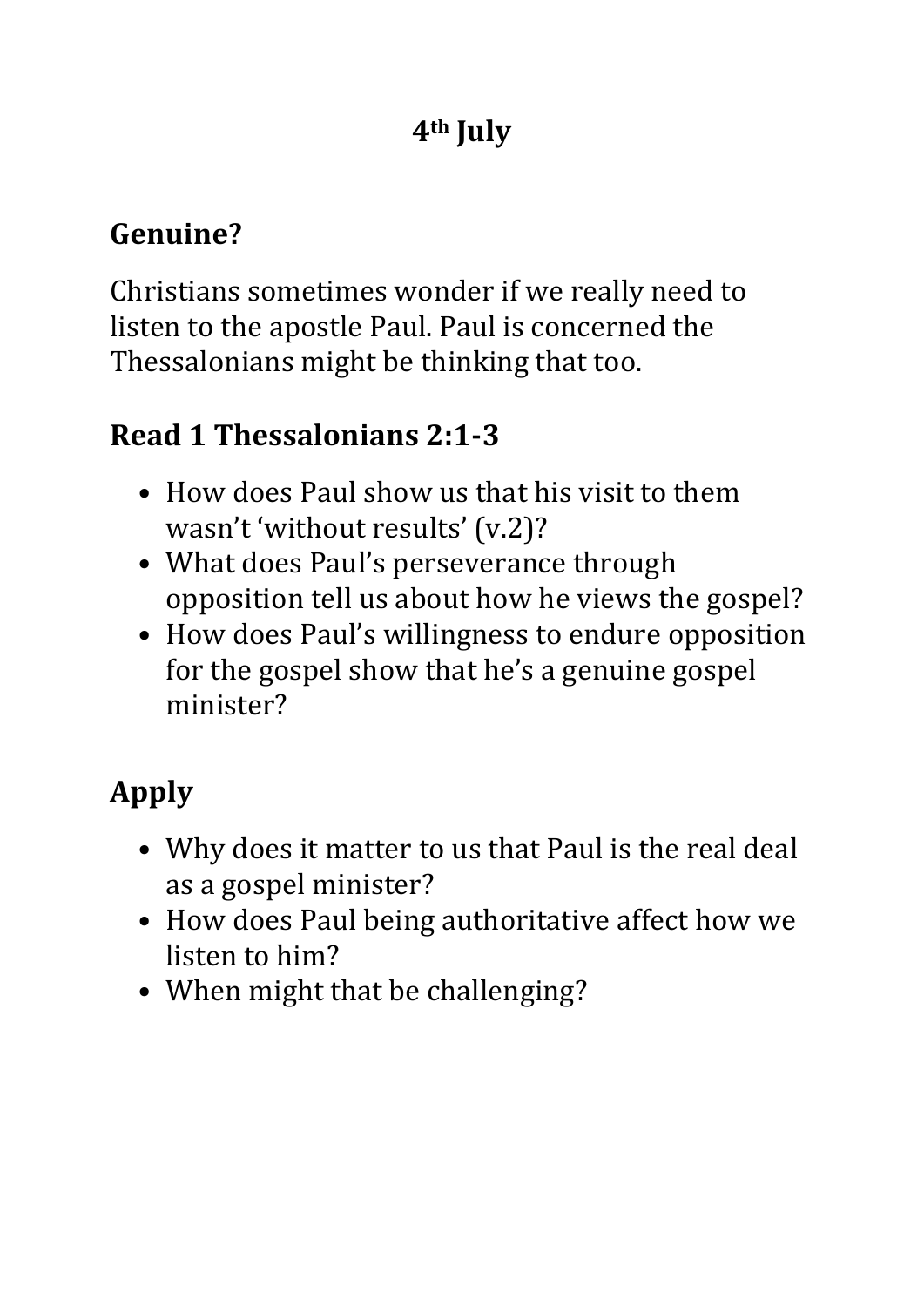### **Paul is the real deal**

Paul is reminding the Thessalonians that he is the real deal as a gospel minister, so that they view him as authoritative and keep listening to him.

### **Read 1 Thessalonians 2:3-7a**

- What evidence does Paul give that he is a genuine gospel minister?
- Why would it be a problem if Paul were trying to trick the Thessalonians with his message?
- How does Paul being 'God-approved' encourage the Thessalonians to listen to him and so persevere in the face of suffering?

# **Apply**

Primarily Paul is proving that we can and should reliably listen to him. However, secondarily we can learn lessons from Paul about how we speak about Jesus with others.

- Why might we be tempted to please people instead of God when speaking of the gospel?
- How does knowing that God tests heart encourage us to be genuine gospel ministers, like Paul?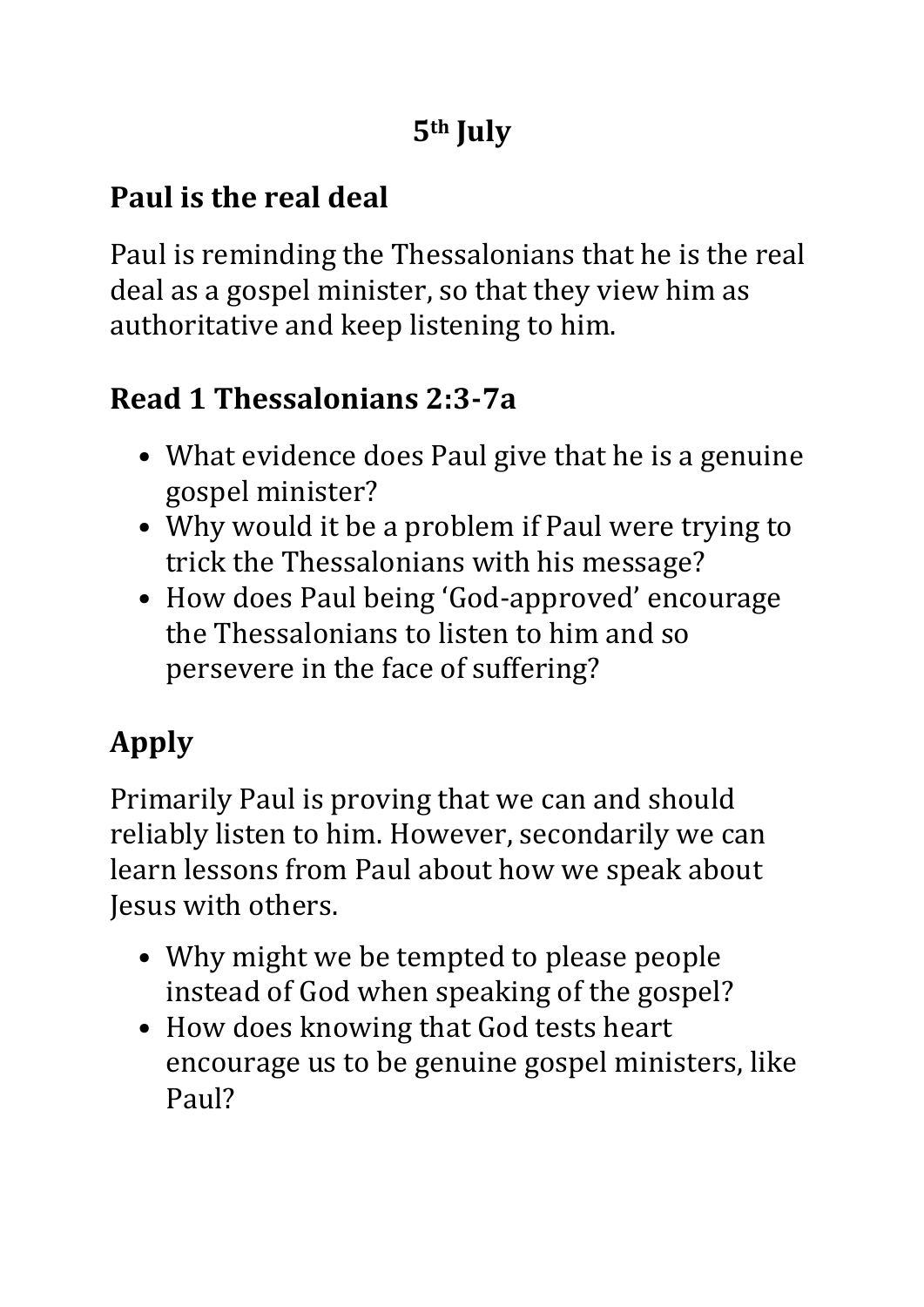# **Longing**

Most Sundays in July, we're going to look at some of Psalm 119 (the longest Psalm in the Bible), and see how the Psalmist views God's word.

# **Read Psalm 119:81-88**

- How does the Psalmist feel? (v.81-82)
- Why does he feel like that? (v.83-87)
- How does the Psalmist react to persecution? How does he view God's word?

- Can you relate at all to how the Psalmist feels?
- How does this Psalm help us in the wait for our salvation?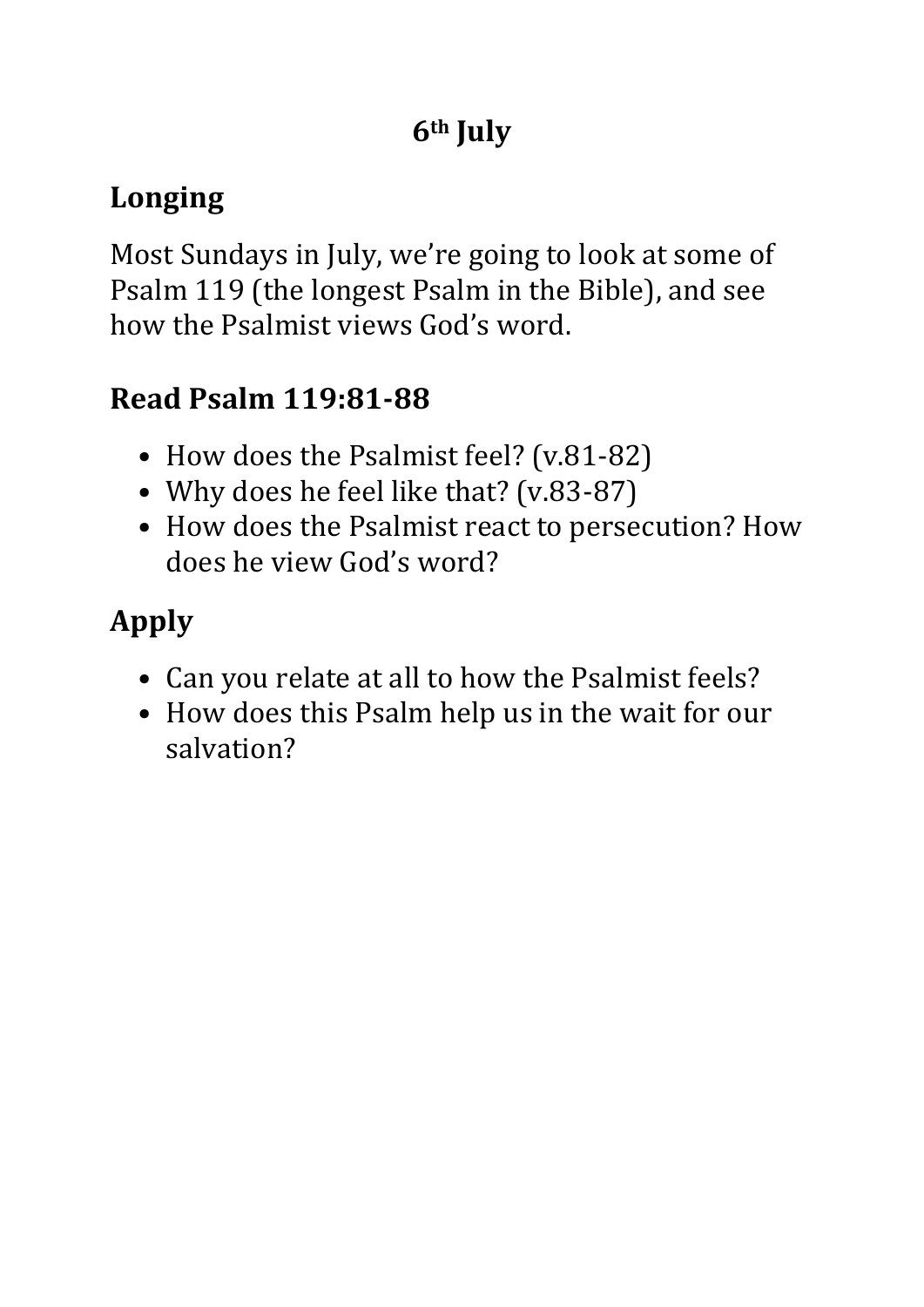# **Paul's care**

Paul is reminding the Thessalonians of his time with them, so that they remember him kindly and keep listening to him.

### **Read 1 Thessalonians 2:7-8**

- How does Paul describe his care for the Thessalonians?
- What words would you use to describe the care of a nursing mother?
- What did Paul's care look like in verse 8?
- Why was Paul willing to share the gospel and his own life?

# **Apply**

• What would it look like for us to share our lives with people, as well as the gospel?

# **Pray**

- Pray that you'd love people so much that you want to share your life and the gospel with them.
- Why not pray that about a specific individual?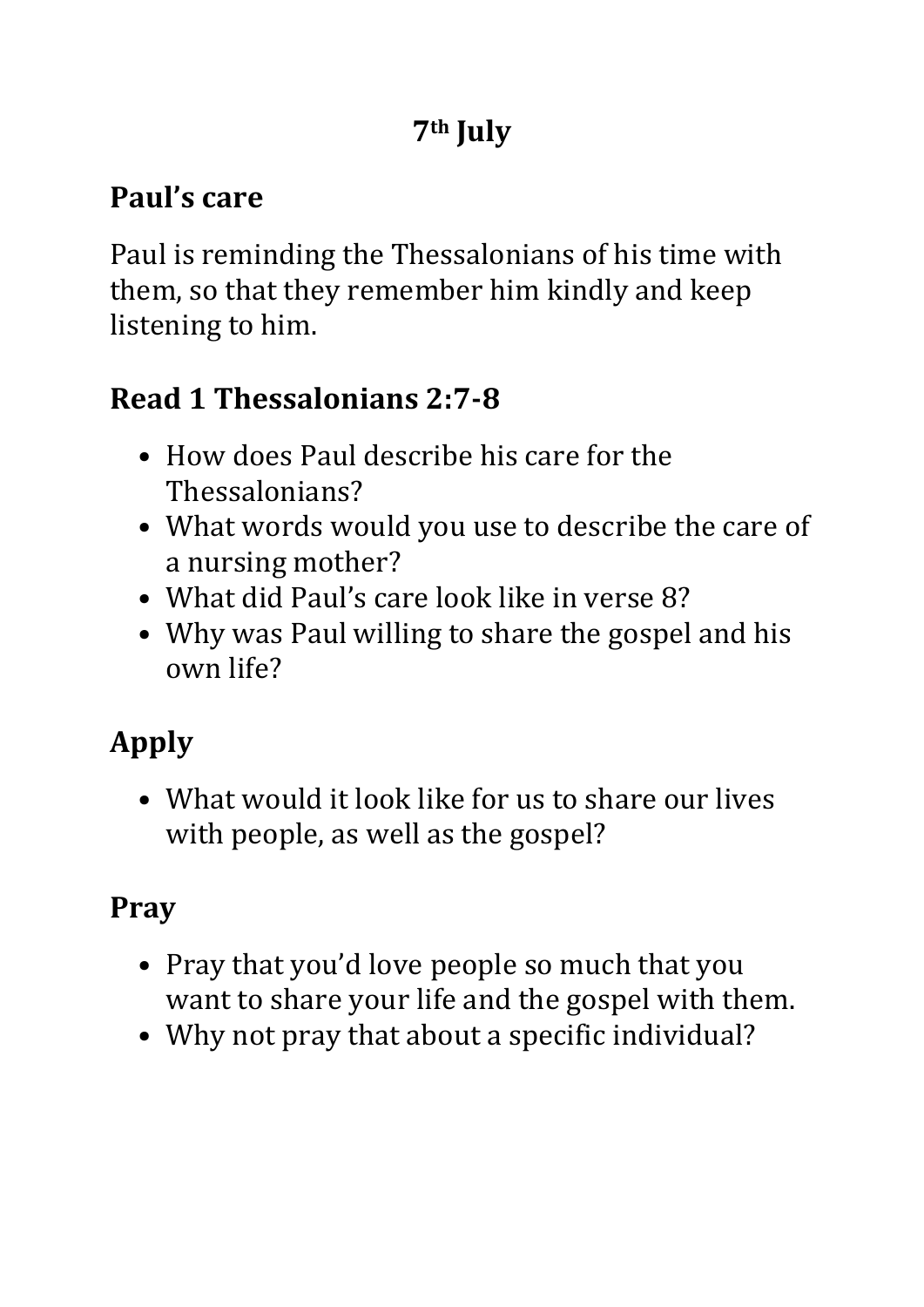#### **Remember, remember**

Paul is reminding the Thessalonians that they know he genuinely cares for them.

### **Read 1 Thessalonians 2:9-12**

- What does Paul remind the Thessalonians of in these verses?
- How would this help the Thessalonians to keep listening to Paul through suffering?
- How was Paul like a father to the Thessalonians (v.11-12)?

# **Apply**

Paul says some hard truths in the Bible that our society finds controversial and we can find hard to swallow.

- How does considering Paul's character help us to keep listening to him?
- What would it look like for us to follow Paul's example and encourage, comfort and urge each other to live lives worthy of God?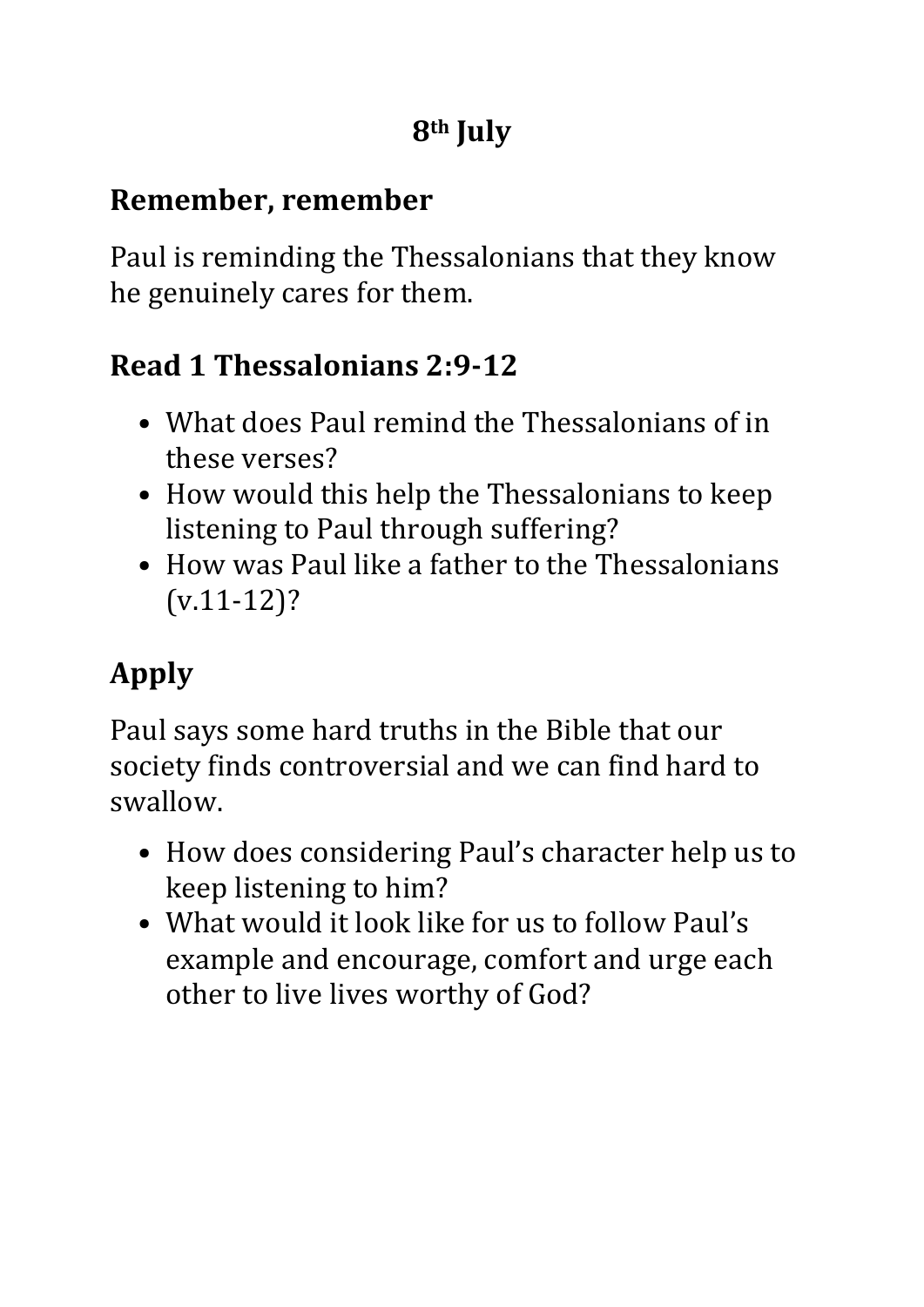#### **God's word works!**

Paul has been reminding the Thessalonians why they should listen to him and his gospel, and so persevere as Christians.

### **Read 1 Thessalonians 2:13-16**

- Why does Paul thank God for the Thessalonians in verse 13?
- What does it mean to receive the word of God 'not as a human word' but as 'the word of God'?
- How do we see that God's word is at work in the Thessalonians (v.14)?
- How normal is it for people to suffer at the hands of the Jews? How would that encourage the Thessalonians?

# **Apply**

It's surprising to think of suffering as a sign that God's word is working; we tend to think the opposite!

• How does this passage challenge our view of suffering for being a Christian?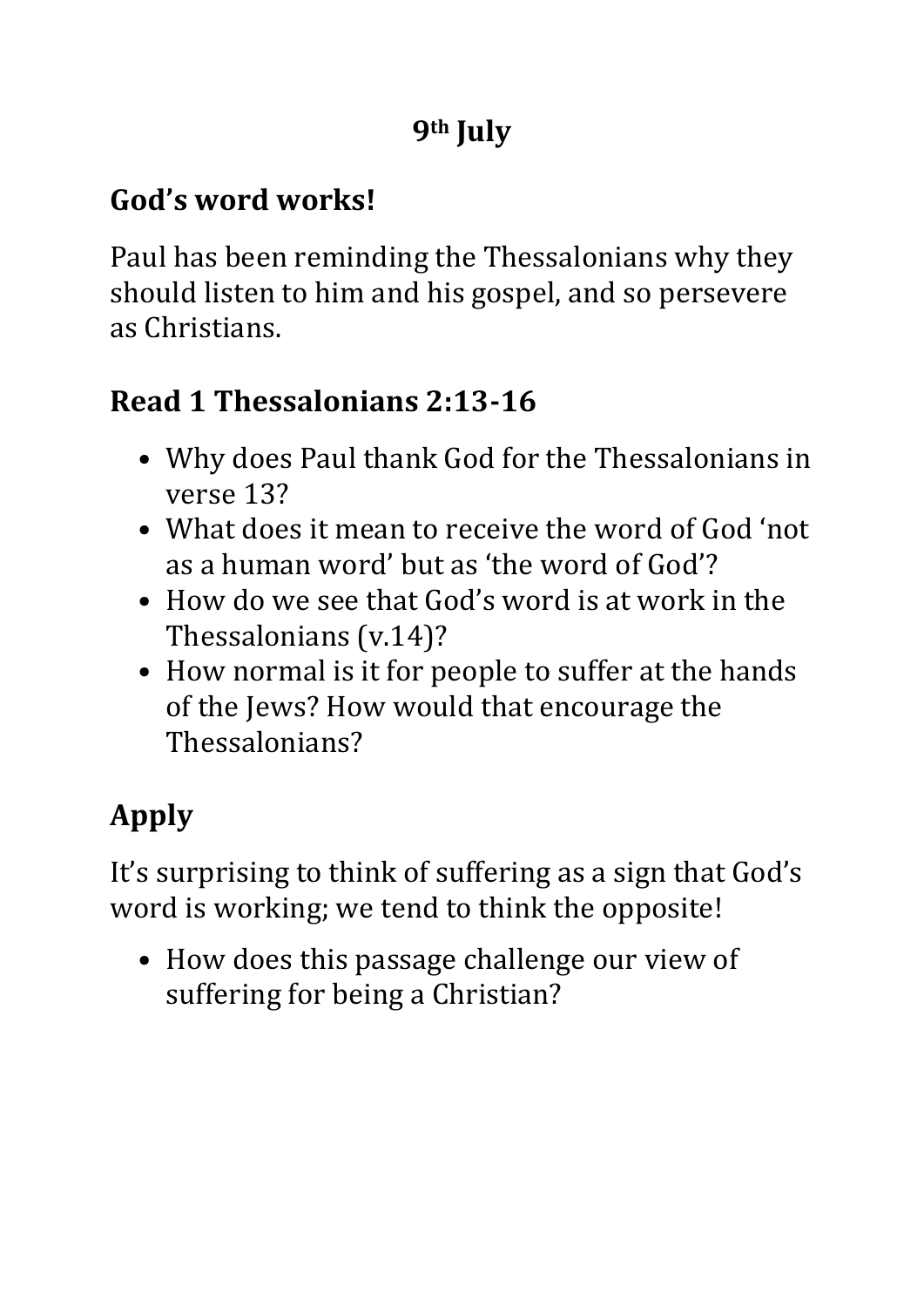### **Background check**

Yesterday we heard that Paul was driven out of Thessalonica. Today we're going to find out what happened by looking at the history of the situation in the book of Acts.

### **Read Acts 17:1-10**

• What did Paul explain about Jesus? Messiah means God's chosen King, whom God promised to send into the world.

- What was the result of Paul's reasoning (v.4-7)?
- Why did Paul have to leave Thessalonica?

### **Pray**

• Pray for persecuted Christians around the world, that they too would boldly proclaim that Jesus is God's King!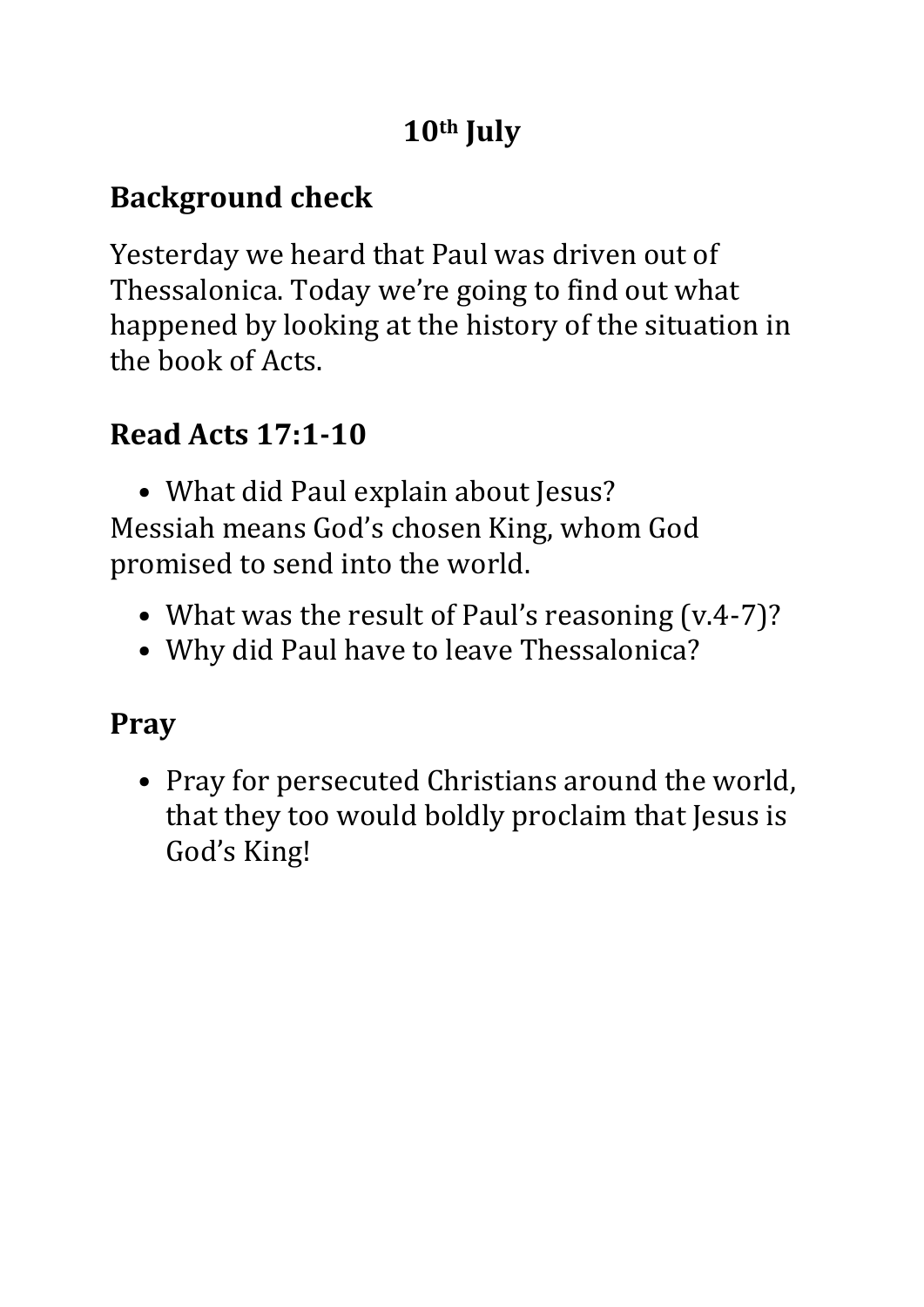### **Longing**

We're looking at Paul's first letter to the Thessalonians. Paul has previously visited the Thessalonians and wants them to remember him kindly, so that they push on in their faith, love and hope in the face of suffering. He wants us to push on, too!

#### **Read 1 Thessalonians 2:17-20**

- How does Paul feel about being separated from the Thessalonians (v.17-18)?
- Why does Paul want to see them so badly (v.19- 20)?
- What does Paul mean that the Thessalonians are 'the crown in which we will glory in the presence of our Lord Jesus'?
- Why does Paul tell the Thessalonians that he was longing to see them?

- Do we care most that other believers have a happy and healthy life now, or that they're standing firm as Christians when the Lord Jesus returns?
- How might Paul's concerns help to shape ours?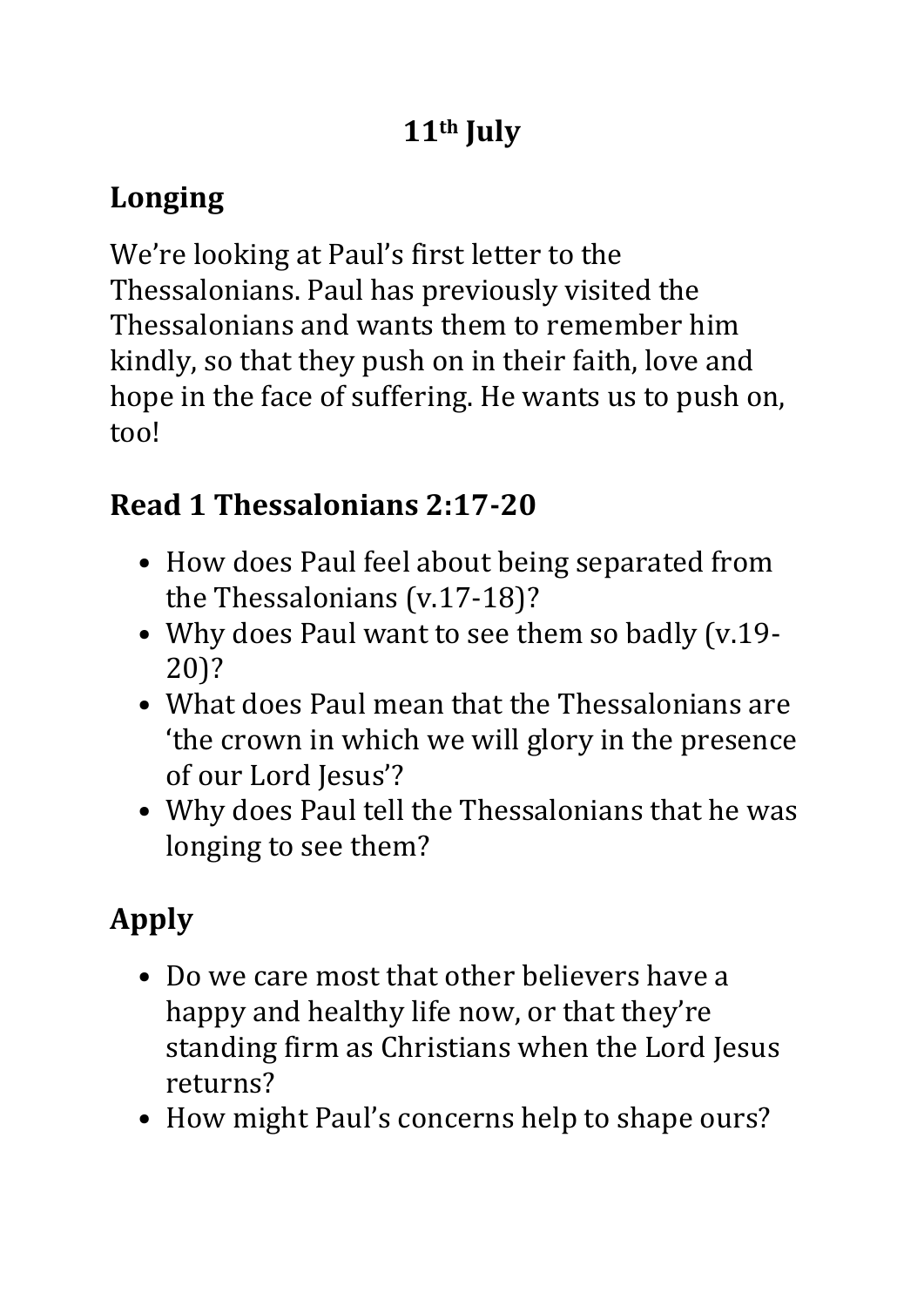### **In vain?**

Today we learn that Paul sent Timothy, his co-worker, to the Thessalonians...

# **Read 1 Thessalonians 3:1-5**

- Why did Paul send Timothy to the Thessalonians  $(v.1-3, 5)?$
- What does Paul fear had happened? (v.5)
- Should the Thessalonians be surprised by Paul being persecuted? (v.4)
- Why do you think Paul tells them of his fears for them?

### **Pray**

Think about how Satan might tempt you from the faith; what lies might he try to get you to believe?

- Pray that Satan won't tempt you away from the faith – so that the labour of whoever told you the gospel isn't in vain.
- Why not pray that for some other people at your church, too?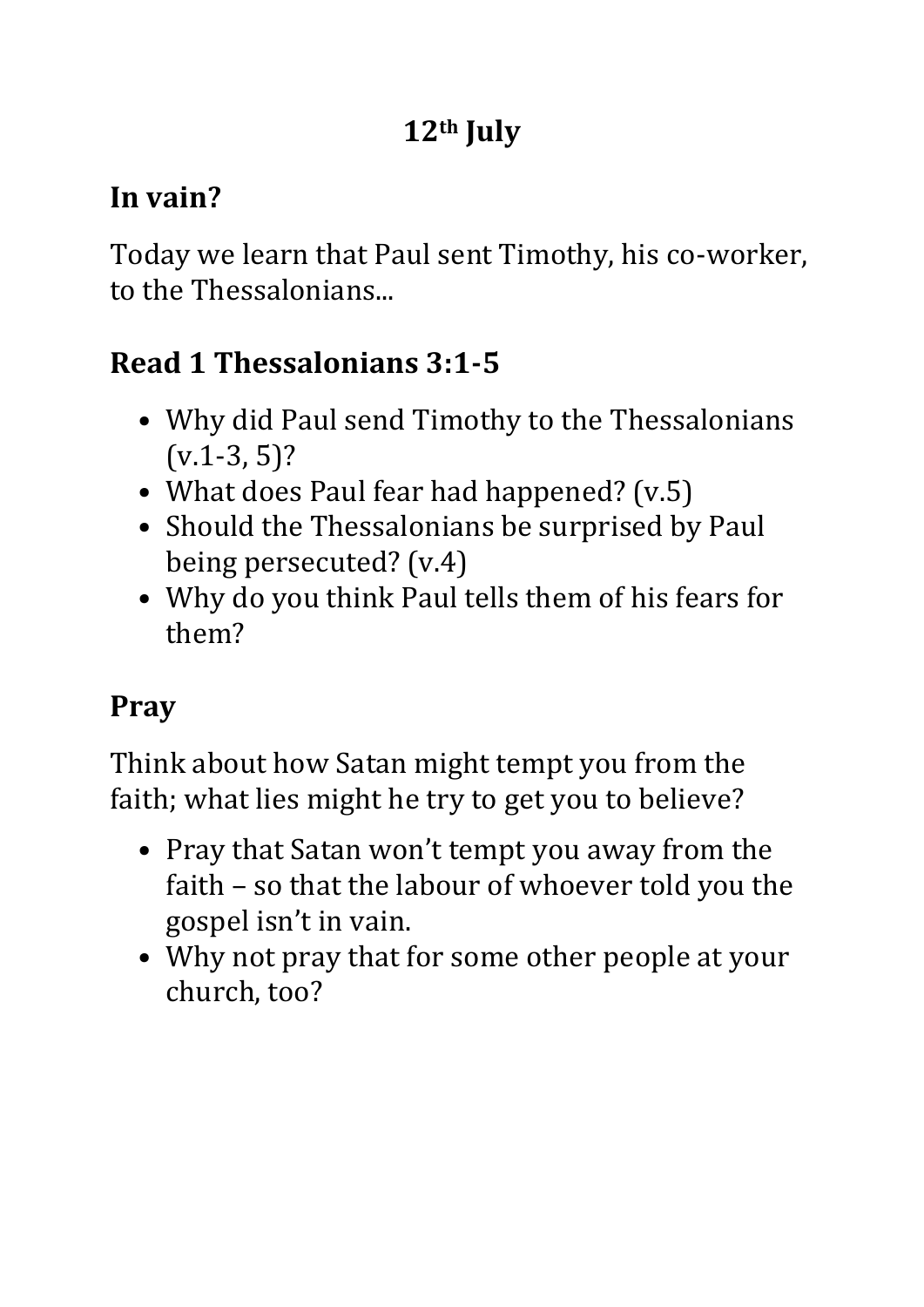### **Eternal word**

We're returning to Psalm 119, and seeing how the Psalmist views God's word.

### **Read Psalm 119:89-96**

- What do we learn about God's word and His faithfulness? (v.89-91)
- How does the Psalmist view God's word? (v.92- 96)

- Why is it a great thing that God's word stands the test of time?
- How does this Psalm remind you why the Bible is so precious?
- Praise God for His word!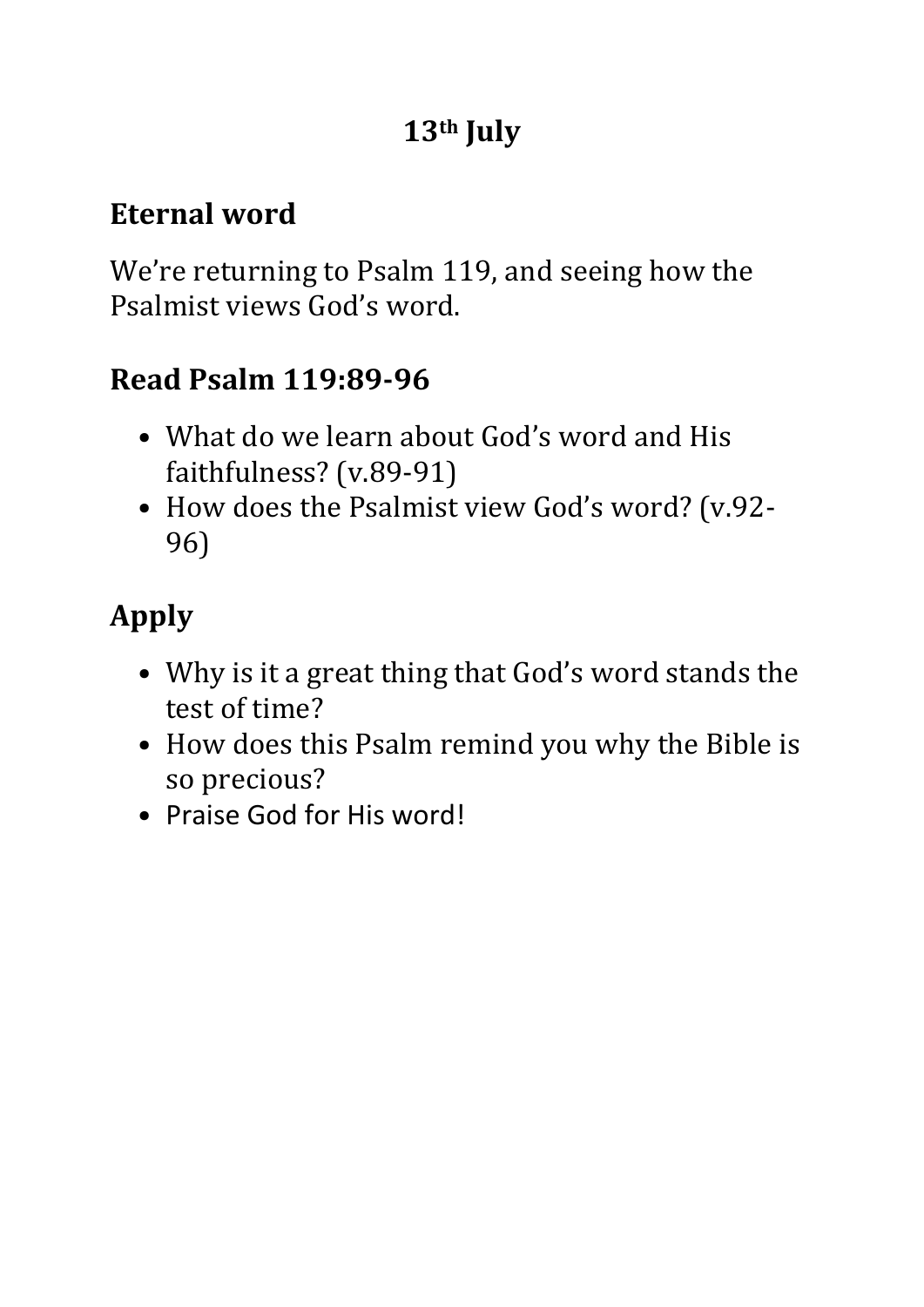# **Timothy's report**

Yesterday we saw how Paul sent Timothy to visit the Thessalonians for fear that his gospel work might have been in vain...

### **Read 1 Thessalonians 3:6-10**

- What did Timothy bring news of?
- Why's it important to Paul that the Thessalonians have 'pleasant memories' of them? (Think about why Paul has been reminding them of his visit.)
- Compare 1 Thessalonians 1:3 and 3:6. What's missing in chapter 3? (We'll see the significance of this in chapter 4!)
- Why was Paul encouraged and thankful? (v.7-8)

# **Apply**

Are there any Christian friends you've been out of touch with recently? Maybe someone who's been missing from church recently?

- Pray that you'd share Paul's concern for other believers standing in the faith
- Why not get try and get in touch with them!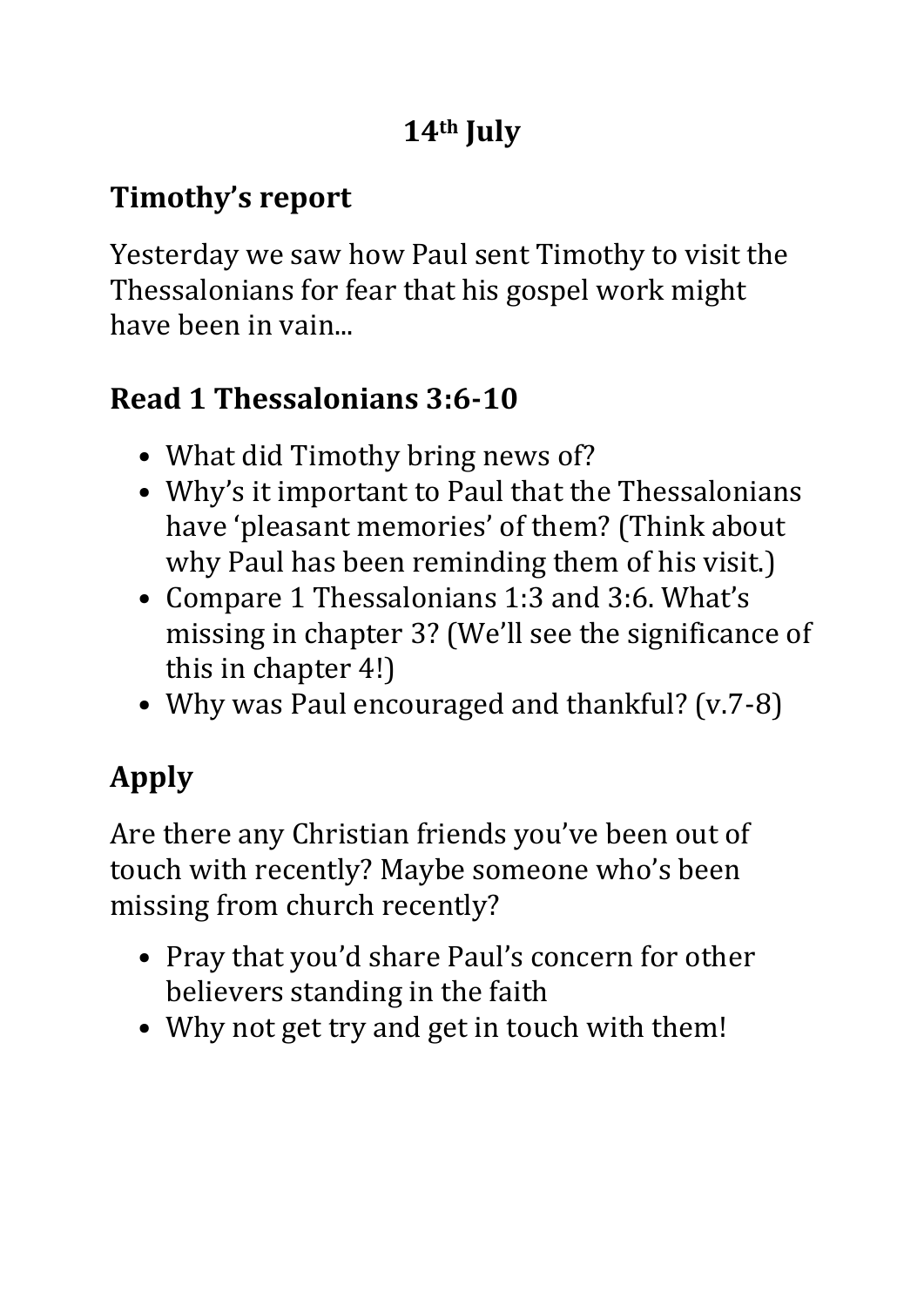### **Paul's prayer**

Having assured the Thessalonians that it's worth persevering in the faith, and that he is to be listened to, Paul prays for the Thessalonians – which gives us a clue of where he's heading in the letter too!

#### **Read 1 Thessalonians 3:11-13**

- What are the three things that Paul prays for the Thessalonians?
- How in the letter so far have we seen Paul's love overflowing for the Thessalonians? What scale of love is Paul praying for?
- Why does Paul want God to strengthen the Thessalonians hearts?

### **Pray**

We can join with Paul, and pray for ourselves that the Lord would make our love increase for each other, and for the Lord to strengthen our hearts so that we'll be standing firm blameless before Him when Jesus returns.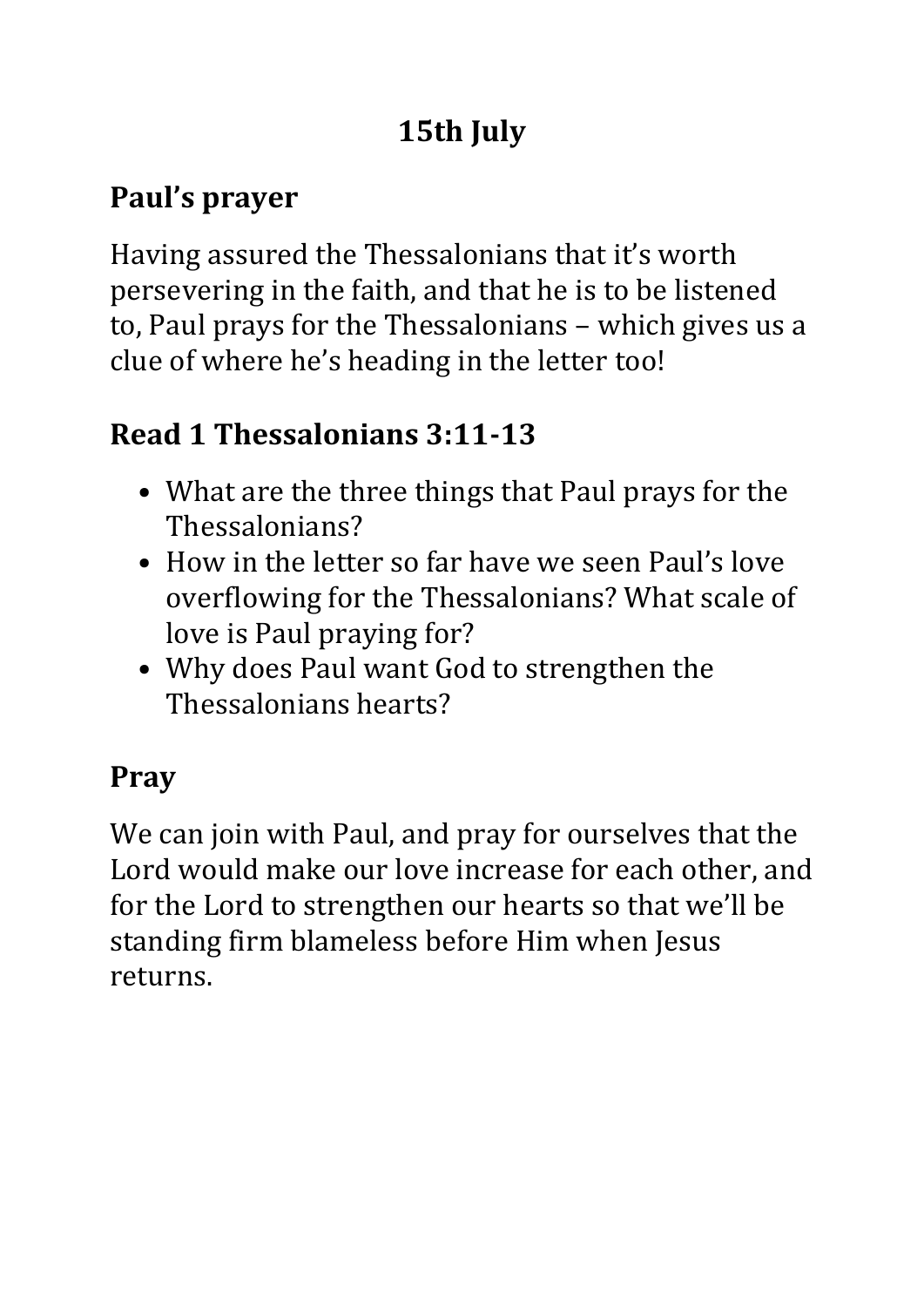# **Please God**

Having reminded the Thessalonians that he's worth listening to, Paul moves on to encouraging the Thessalonians to push on in their faith, hope and love.

### **Read 1 Thessalonians 4:1-2**

- Is the idea of pleasing God new to the Thessalonians (v.1)? Why?
- Are the Thessalonians allowed to get complacent about pleasing God? (v.1)
- Why does Paul urge them to please God more and more? (v.2)

# **Apply**

We don't please God *to* be saved but because we *have been* saved.

- How do you view pleasing God? Does anything suggest you might have got complacent in doing so?
- What might it look like for you to please God more and more, in the Lord Jesus?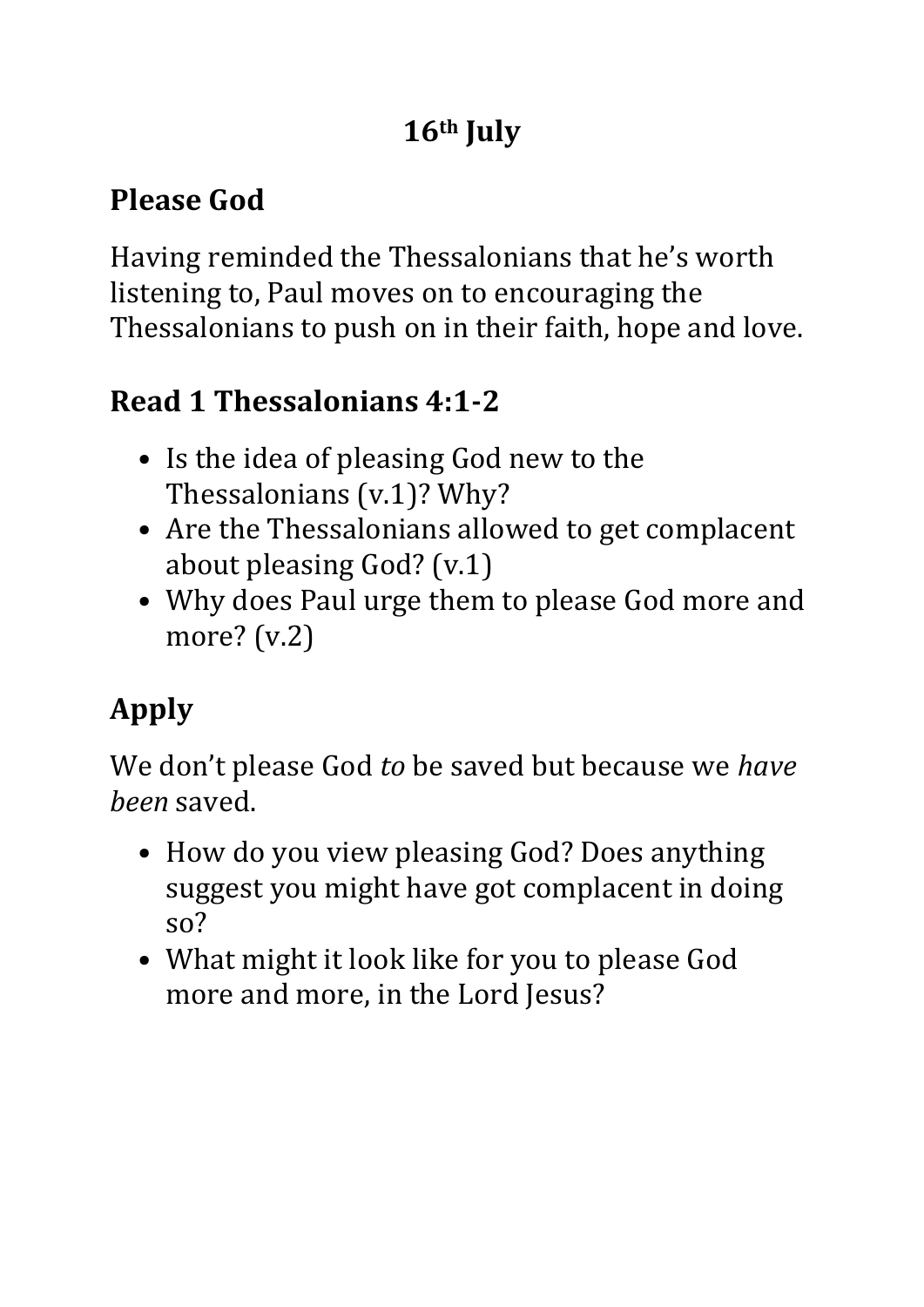# **God's will**

We often wonder what God's will for our life is. Here Paul tells us!

### **Read 1 Thessalonians 4:3-8**

- What is God's will for the Thessalonians? (v.3)
- (Sanctified means to be pure and free from sin)
- What does it look like to be 'sanctified' in verses 3-6?
- Why should we live such honourable lives? (v.6- 7)
- In verses 6-8, how serious is it to reject this instruction?

- What do you think about God's will for us to be pure and free from sin?
- How might that impact how much you value purity?
- What areas of your life do you neglect (or even resist) purity in?
- How might knowing what God's will is help you to fight for purity?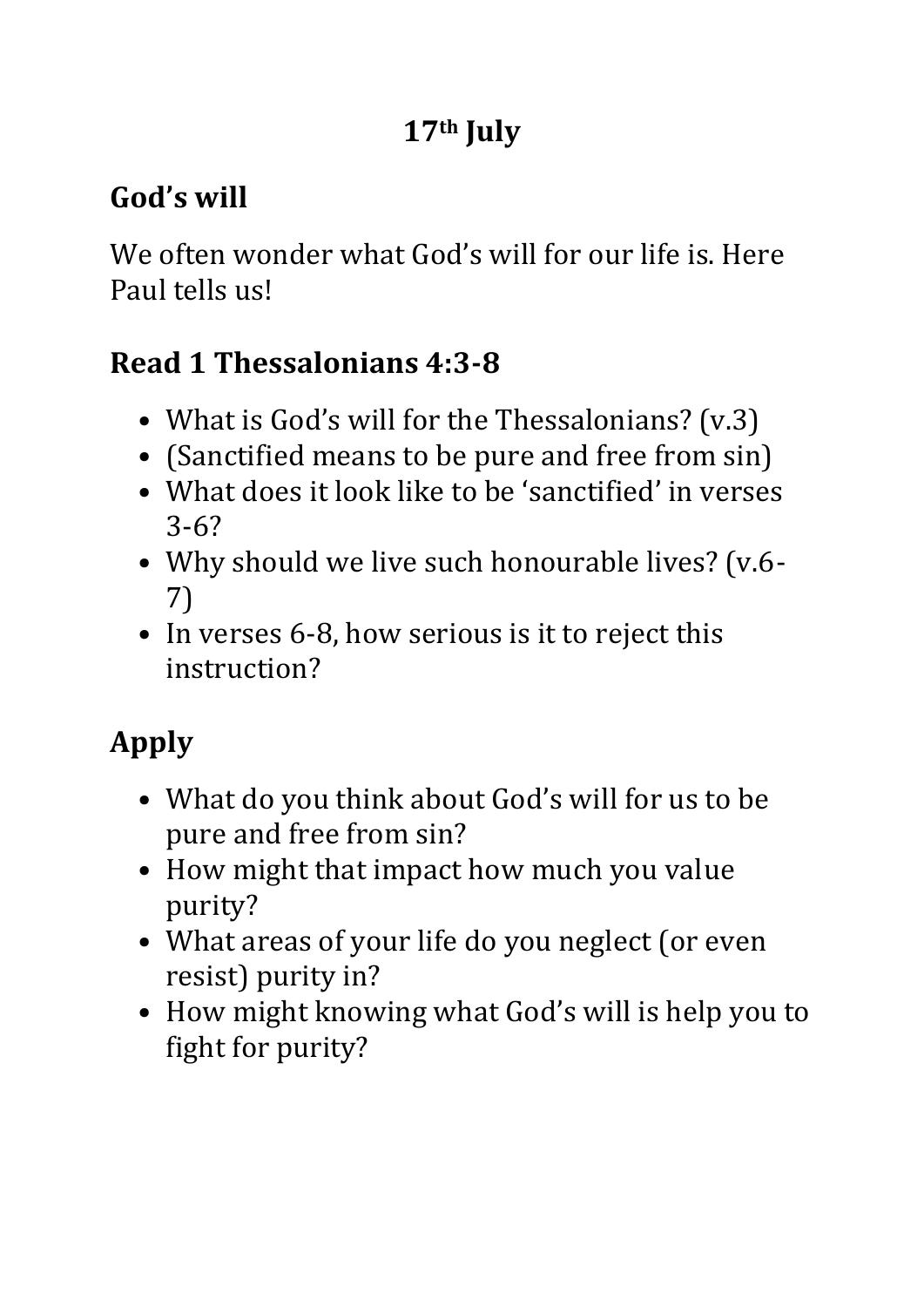We're back in 1 Thessalonians. Paul is writing to encourage the church he visited in Thessalonica to push on in their faith, love and hope in the face of suffering. He wants us to push on, too!

#### **Love, love, love**

Paul talks to the Thessalonians about their love...

### **Read 1 Thessalonians 4:9-10**

- How does Paul rate the Thessalonians' love?
- Why, then, is Paul writing to them about love (v.10)?

# **Apply**

Loving others 'more and more' is costly to us; it's also costly to God. 1 John 4:10 says:

'This is love: not that we loved God, but that he loved us and sent his Son as an atoning sacrifice for our sins.'

- How does remembering God's love to us in Jesus' sacrificial death motivate 'more and more' love?
- In chapter 2, Paul loved the Thessalonians by sharing his life with them, as well as the gospel. How could we love other Christians 'more and more'?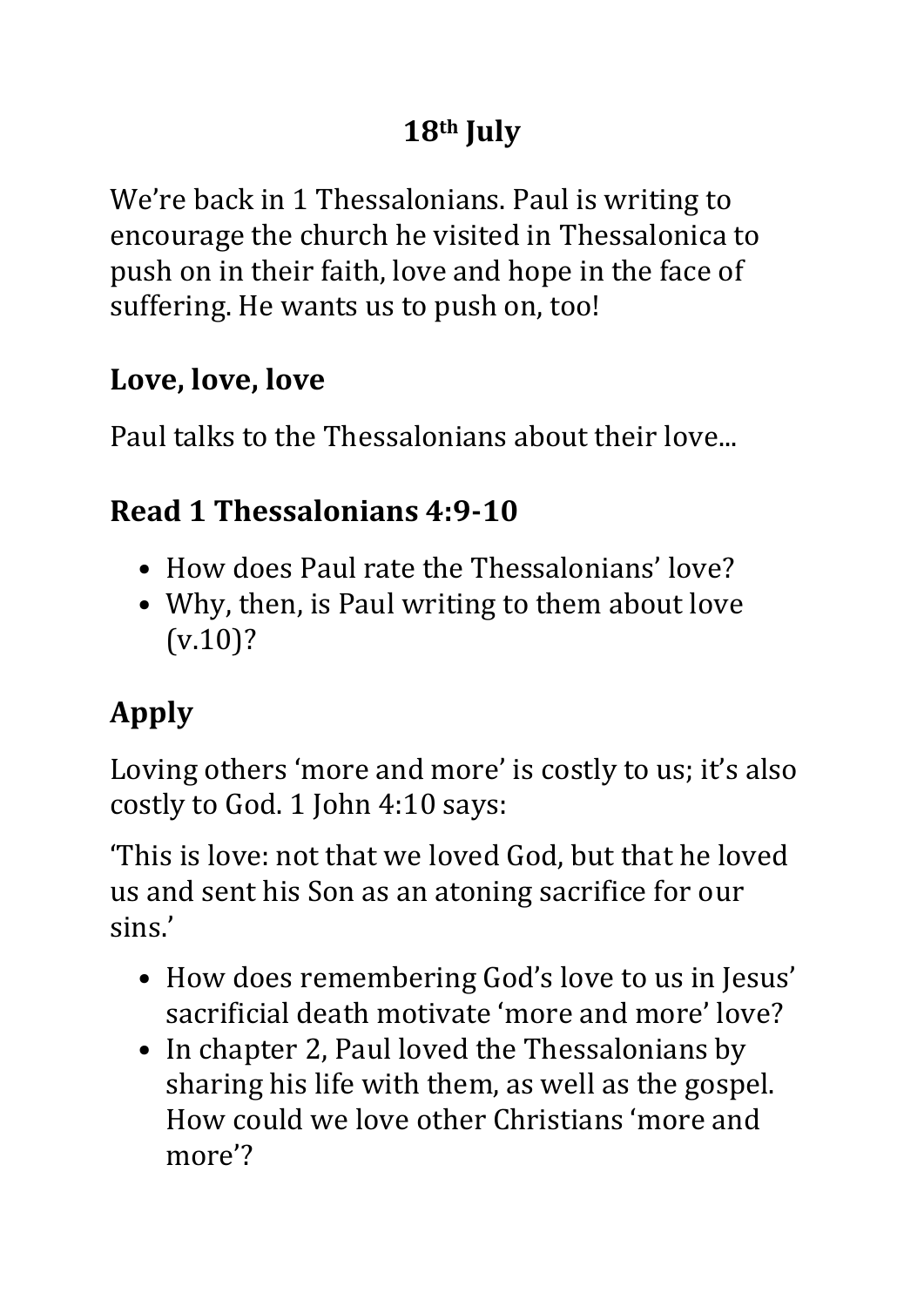### **Lazy? A busybody?**

Paul is writing to this young church to encourage them to persevere and to grow in their faith, love and hope.

### **Read 1 Thessalonians 4:11-12**

- What two things does Paul mean when he says the Thessalonians should 'lead a quiet life' in verse 11?
- What reasons does Paul give for this (v.12)?
- Why is it a loving thing not to be unnecessarily dependent (a burden) on anyone?

# **Apply**

Paul isn't belittling those who genuinely need to be dependent on others. But he is challenging those of us who aren't the exception.

- How are you challenged by not being a busybody or not being idle about work?
- How do Paul's reasons motivate you?
- If you're not working hard at the moment and could be, what next steps could you take towards 'working with your hands'?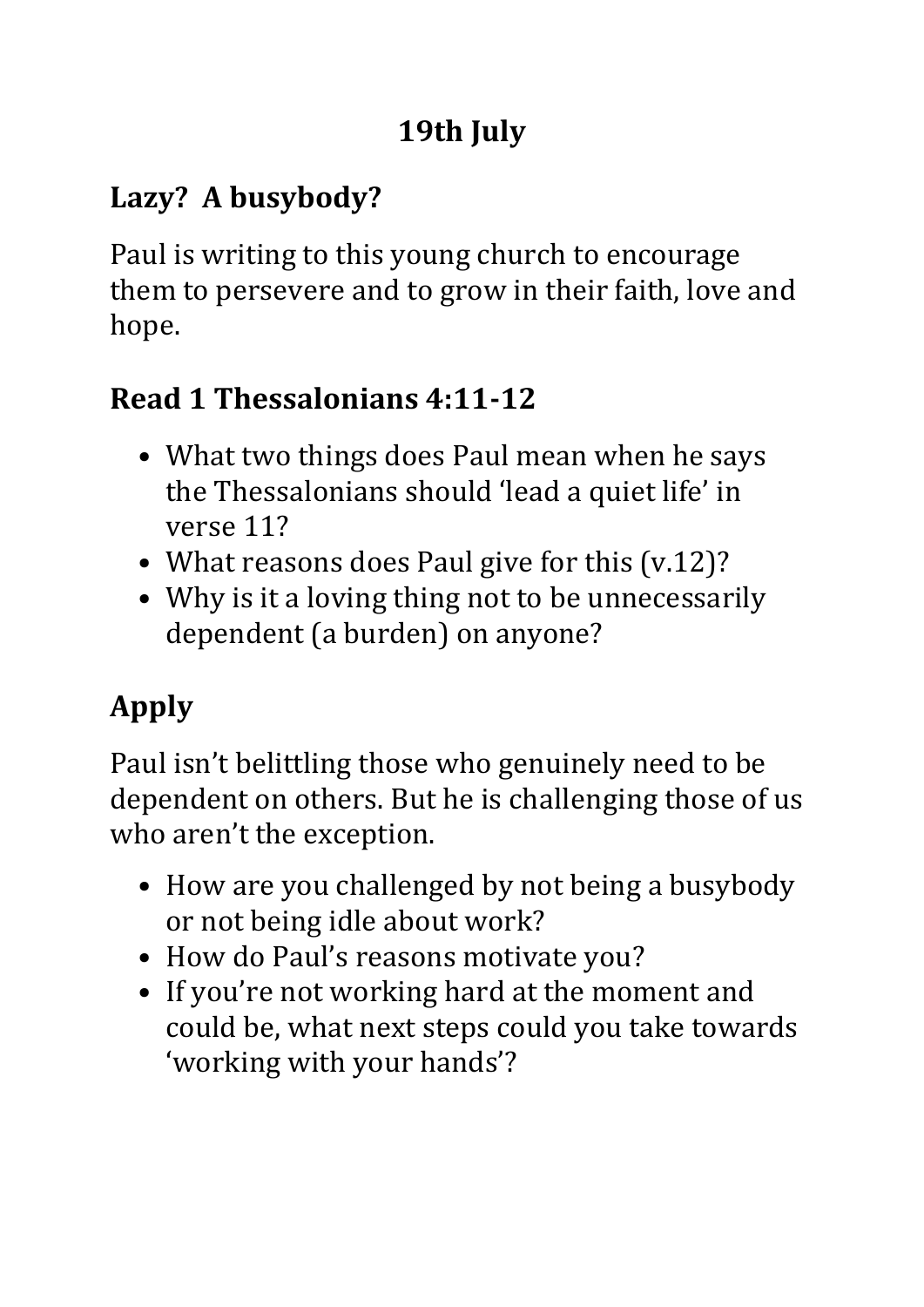#### **Eternal word**

We're returning to Psalm 119, and seeing how the Psalmist views God's word.

#### **Read Psalm 119:97-104**

- How does the Psalmist consider God's word?
- How does it impact the Psalmist?
- How do understanding and hating evil link together? (v.104)

- What keeps us from loving God's word the way the Psalmist does?
- Pray that you would experience God's words as being sweeter than honey!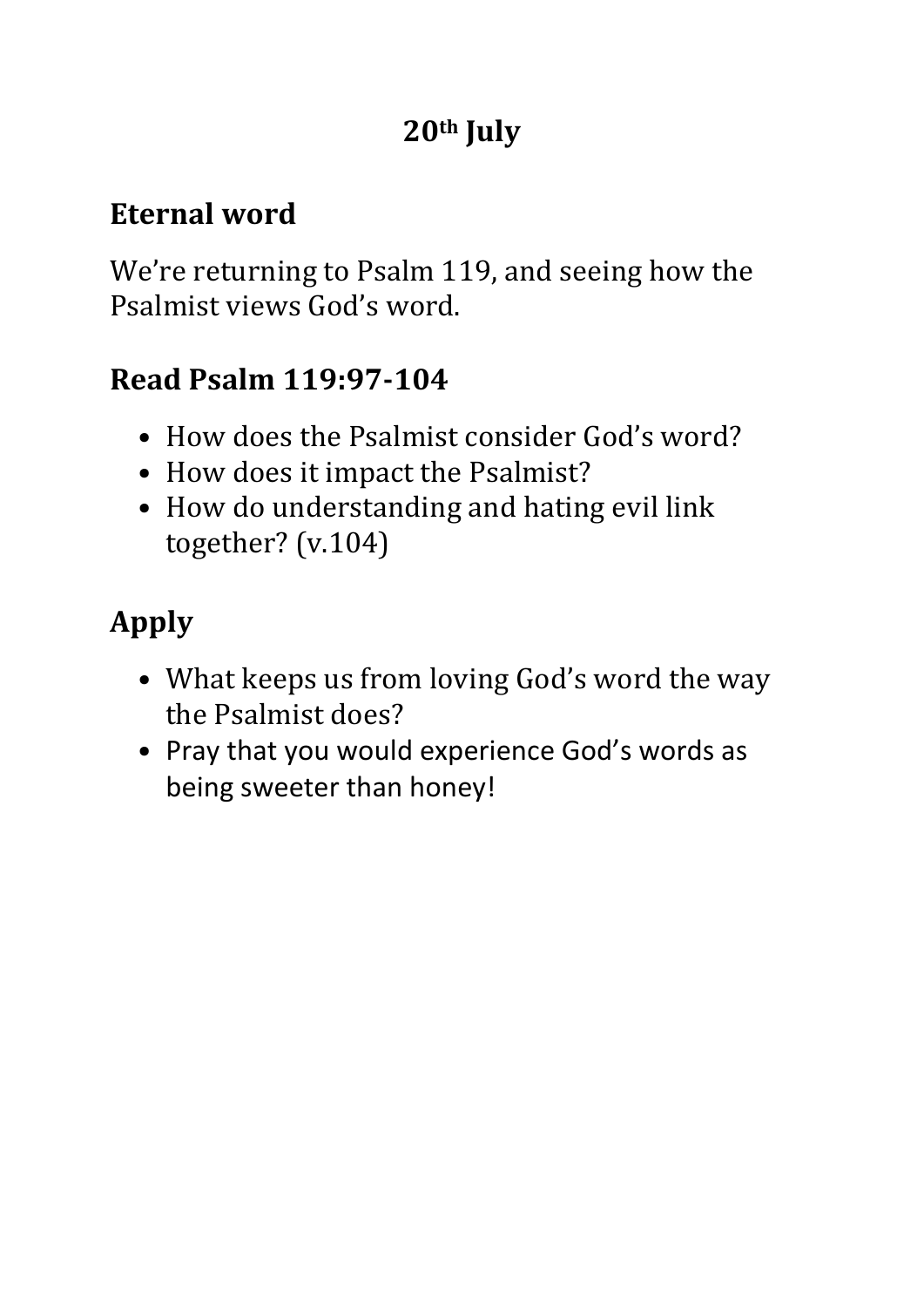# **21st July**

# **'Hope problem'**

Paul is encouraging the Thessalonians to press on as Christians. However, something standing in the way of this is their 'hope problem'...

### **Read 1 Thessalonians 4:13-14**

• What are the Thessalonians 'uninformed' about? The Thessalonians expected Jesus to return in their lifetime – but Jesus hasn't returned & people are dying...

- How could this cause the persecuted Thessalonians, to give up on their faith?
- Why don't we need to grieve for Christians who 'sleep in death' like those who have no hope  $(v.14)$ ?
- How would this encourage the Thessalonians to keep going as Christians?

- How does this hope impact how we grieve when a Christian we love dies?
- How does this give us confidence when people are persecuted for being Christians?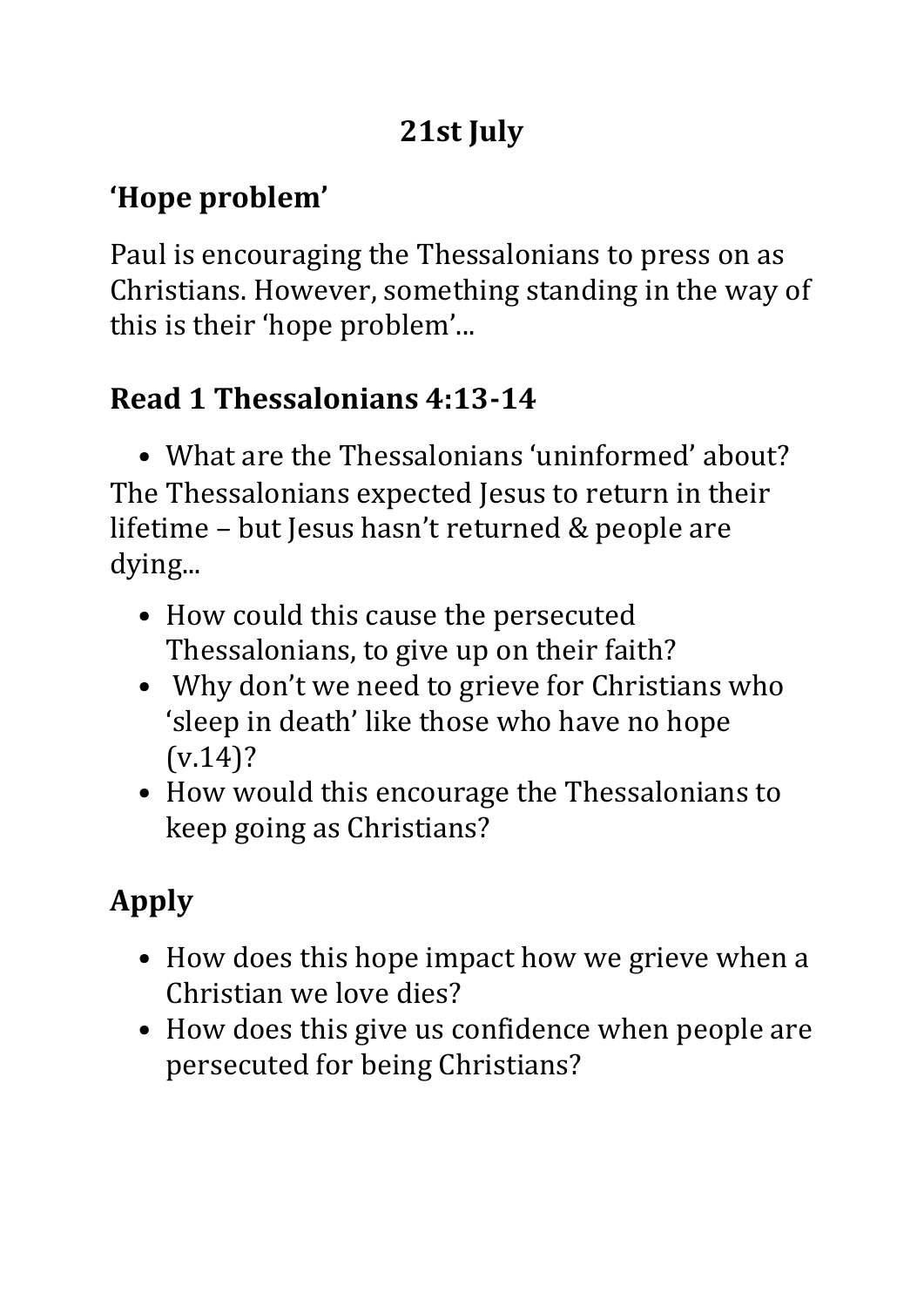# **22nd July**

# **Hope!**

Paul is clearing up the Thessalonians 'hope problem', so that they don't think being a Christian is pointless.

### **Read 1 Thessalonians 4:15-18**

- What's the sequence of events at Jesus' return?
- When Jesus returns, will there be any difference between people who have fallen asleep (died) and those still alive? Why?
- What difference does this make to people who face a real threat of death for being a Christian?
- Why does Paul want the Thessalonians to 'encourage each other with these words (v.18)?

# **Apply**

Death is a horrible thing, but for Christians there is hope!

- What makes this truth hard to believe?
- How does listening to Paul's words give us confidence when we think about our own deaths?
- If you wouldn't call yourself a Christian, what do you think about this hope beyond death?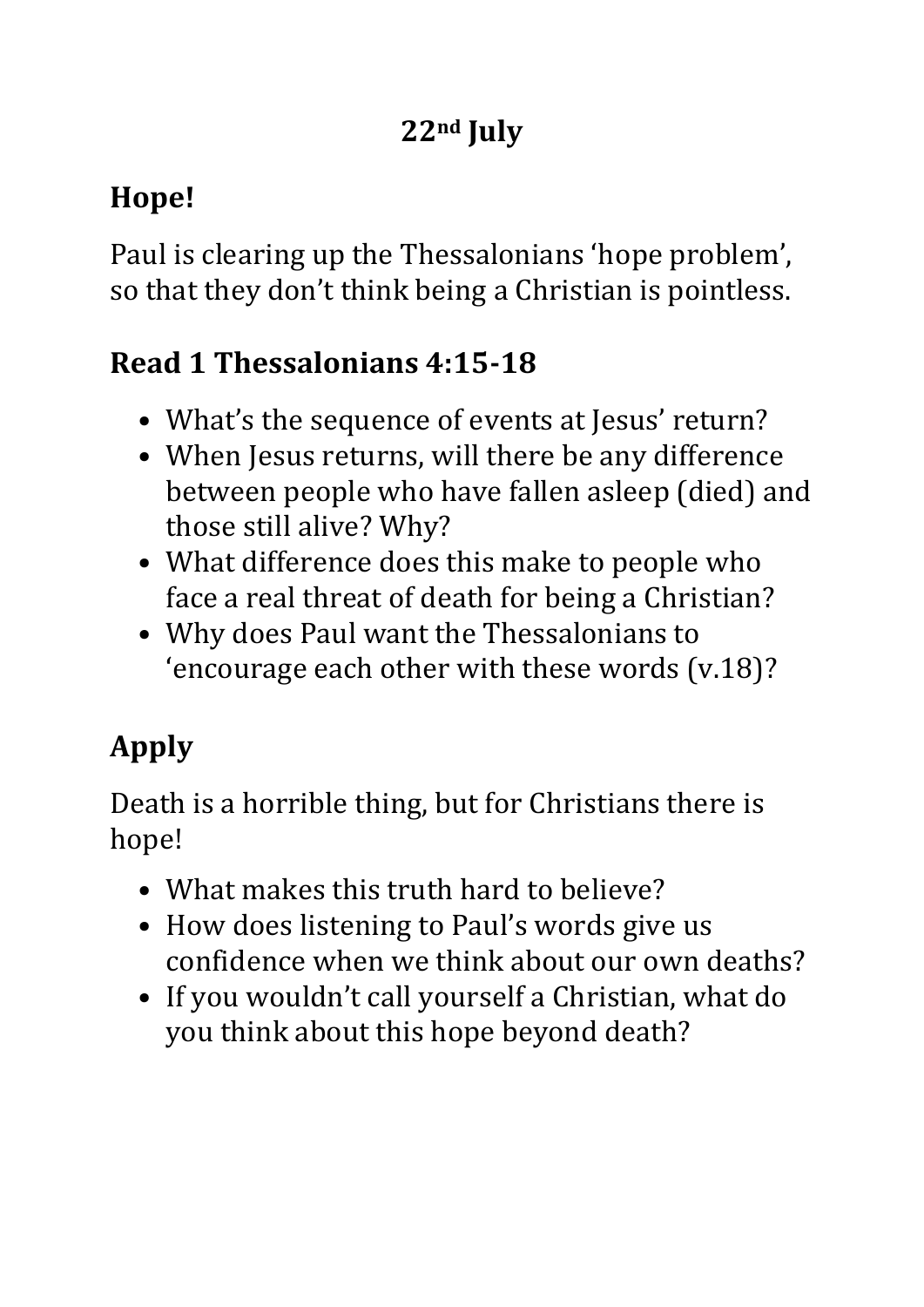# **23rd July**

#### **Jesus will return**

Having cleared up their 'hope problem', Paul reminds the Thessalonians about the 'day of the Lord'; about the day Jesus returns.

### **Read 1 Thessalonians 5:1-3**

- What will Jesus' return be like (v.2)?
- What does that mean?
- What will Jesus' return be like for those people who are not trusting in Jesus (v.3)?

- Do you believe that Jesus could return at any moment?
- What in your life shows that you do/don't believe that Jesus could return at any time?
- How does verse 3 motivate you to want to speak to others about the fact Jesus will return?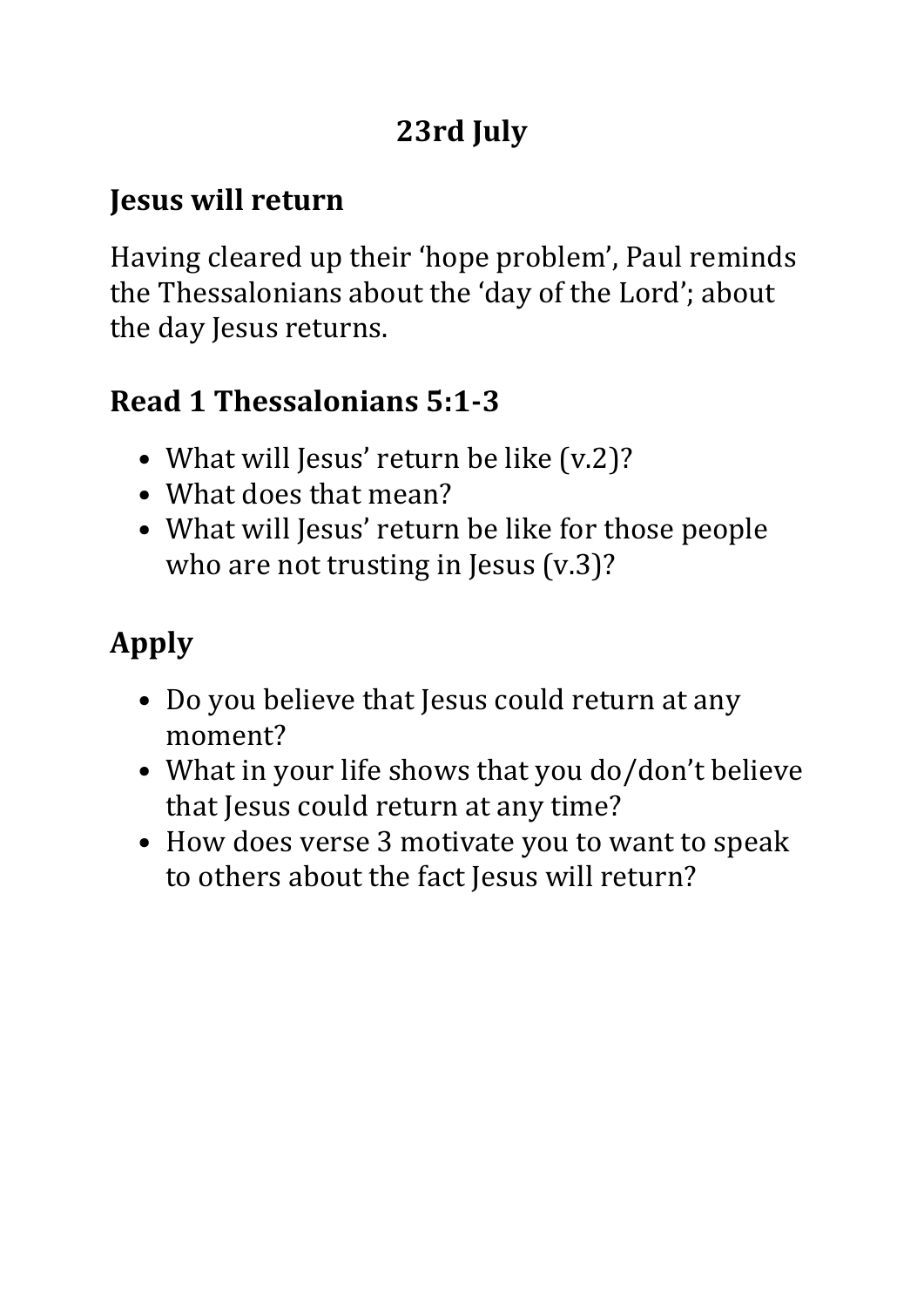### **Daytime**

Paul is helping the Thessalonians to push on as Christians by helping them to think about living in light of their future hope.

# **Read 1 Thessalonians 5:1-6**

- Should Jesus' return catch Christians off-guard? Why? (v.4-5)
- Does it matter if people aren't ready? (v.3)
- Given this truth, how should Christians live? (v.6)
- What does 'be awake' mean? (We'll think about 'being sober' on Monday).

# **Apply**

Think about why it matters that you're ready for Jesus' return. If it would help you to remember your reasons, you could write them down.

• How can you actively be more awake to Jesus' return? Try and think about 3 practical steps you could take.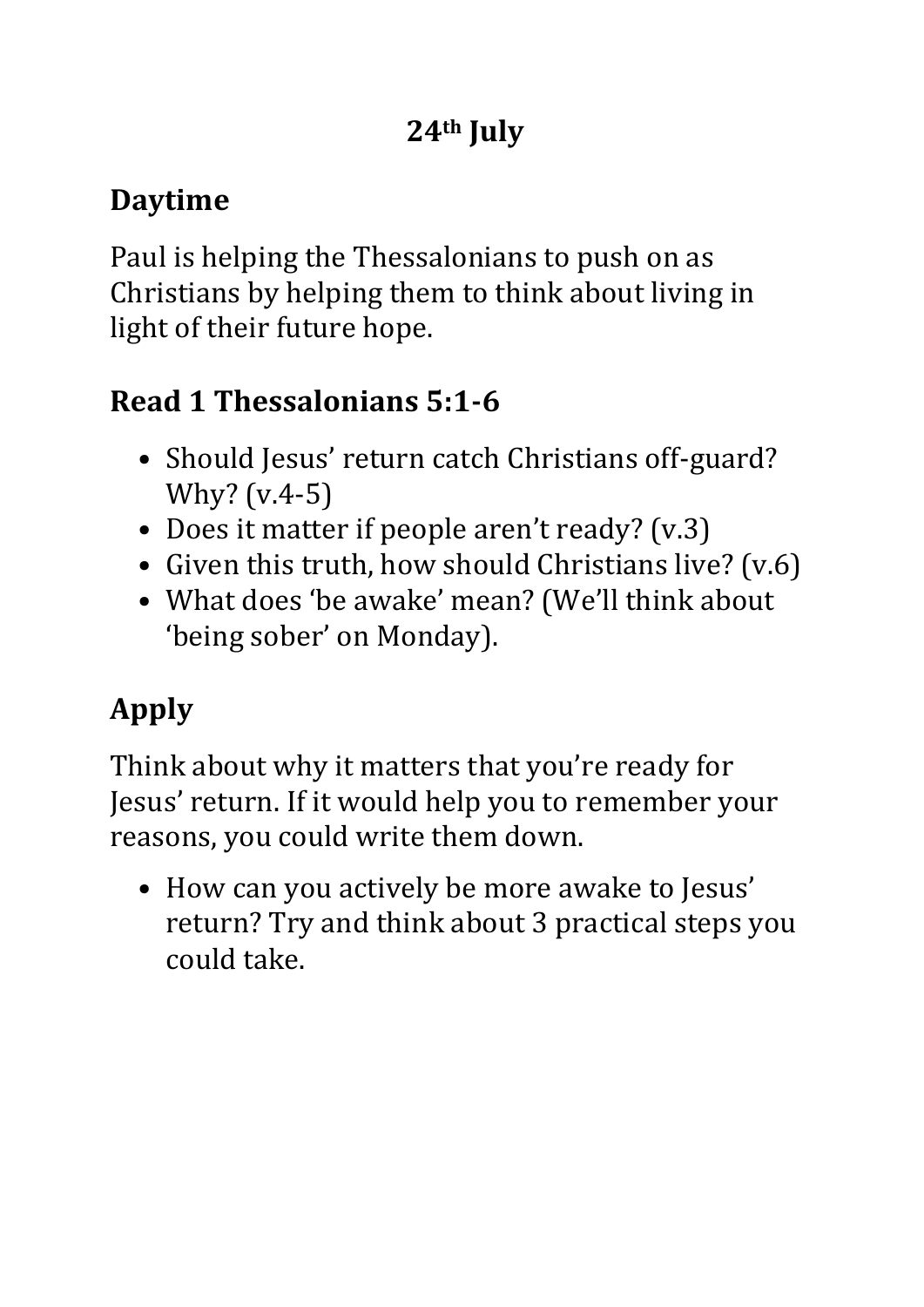When the letter of 1 Thessalonians was written, the church in Thessalonica was a young church, and Paul wants to encourage them to push on in their faith, love and hope in the face of suffering. He wants us to push on, too!

### **We belong to the day**

Paul is encouraging the Thessalonians to push on as Christians, by living in light of Jesus' return.

### **Read 1 Thessalonians 5:6-9**

- How should we behave, since we aren't asleep? (v.6)
- Why (v.7-8)?
- What does Paul mean 'we belong to the day'?
- What does it mean to be 'sober', in this context? (v.8)

### **Pray**

Part of being sober and awake is praying for Jesus to return. It's in the Lord's Prayer: 'Your kingdom come'!

• Why not spend some time praying for Jesus to return?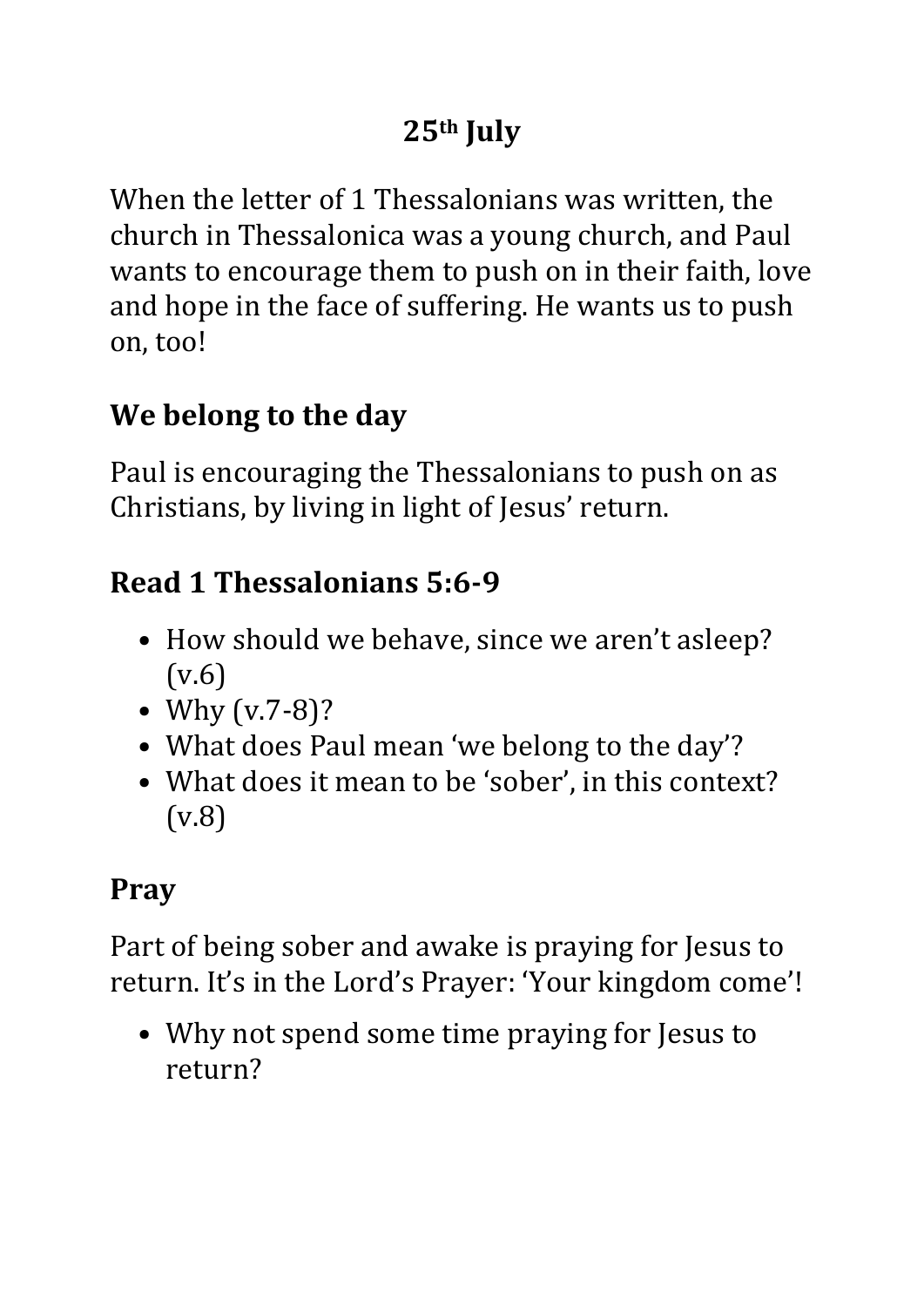#### **Living forever**

Paul is giving the Thessalonians (and us) another reason to be 'awake and sober'.

### **Read 1 Thessalonians 5:9-11**

- What reason does Paul give to be sober? (v.9-10)
- How does being ready for Jesus' return link with not suffering God's right anger (wrath)?
- Thinking back over the past few days, what truth does Paul want the Thessalonians to encourage one another with?
- How would such encouragement help the suffering Thessalonians to grow as Christians?

# **Apply**

• How does knowing that Jesus died so you can live with him encourage you to live a life that's pleasing to the Lord?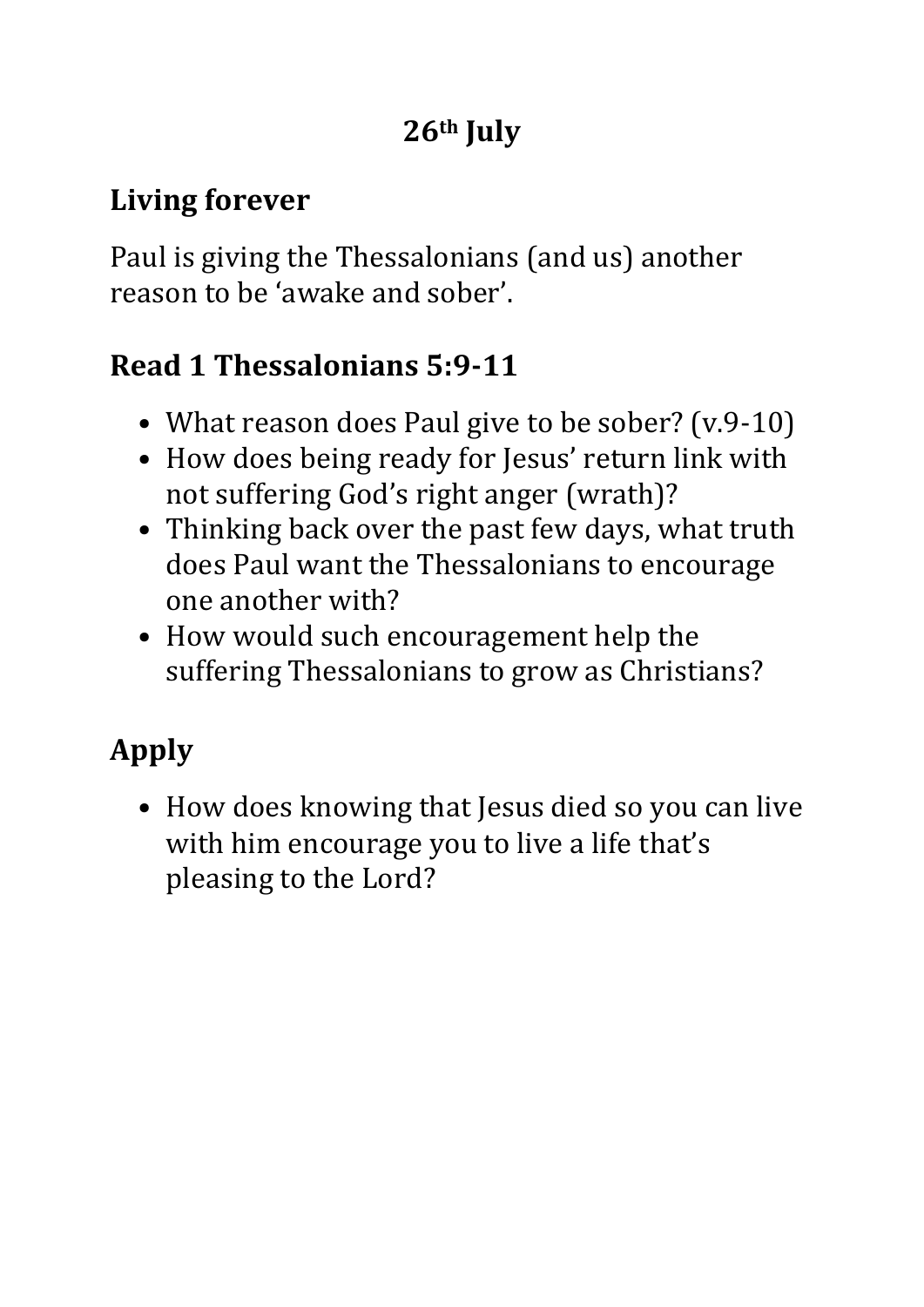#### **Eternal word**

We're returning to Psalm 119, and seeing how the Psalmist views God's word.

### **Read Psalm 119:105-112**

- How does the Psalmist view God's word?
- What does it mean that God's word 'is a lamp for my feet' (v.1)?
- Why is that such a good thing?

#### **Pray**

- Praise God that His word lights up the way that shows us how to live!
- Pray that like the Psalmist you would set your heart on God's word until the very end.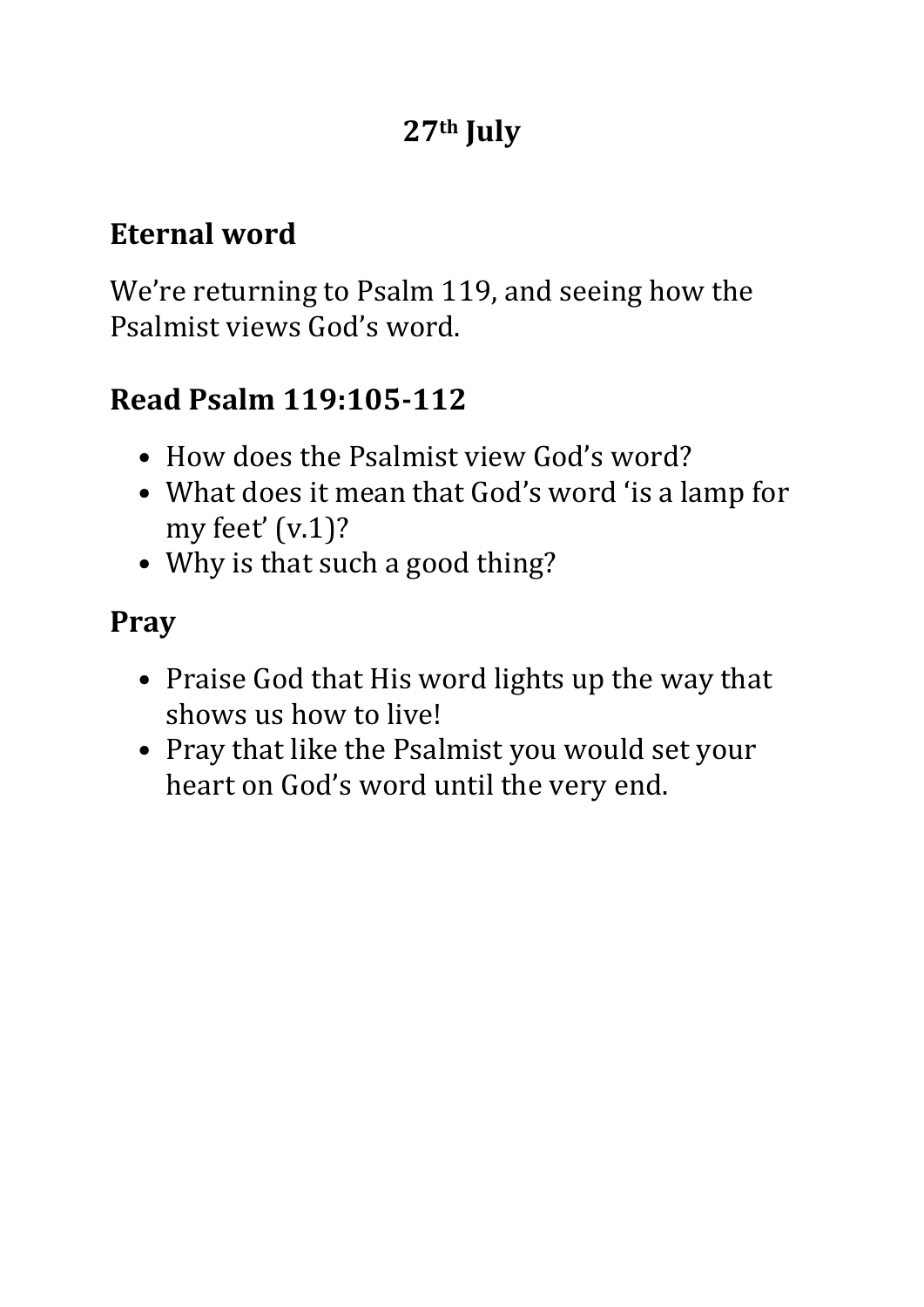### **Love for...**

We're approaching the end of this letter, in which Paul has been encouraging the Thessalonians to push on and grow as Christians in their faith, hope and love. Today Paul helps us know more about what this looks like.

### **Read 1 Thessalonians 5:12-13**

- Who is Paul talking about in these verses?
- How are the Thessalonians to treat their church leaders?
- Why might they be tempted to not acknowledge people who rebuke them (including Paul)?

- When might we be ashamed to acknowledge our church leaders?
- What would it look like to hold our church leaders 'in the highest regard in love'?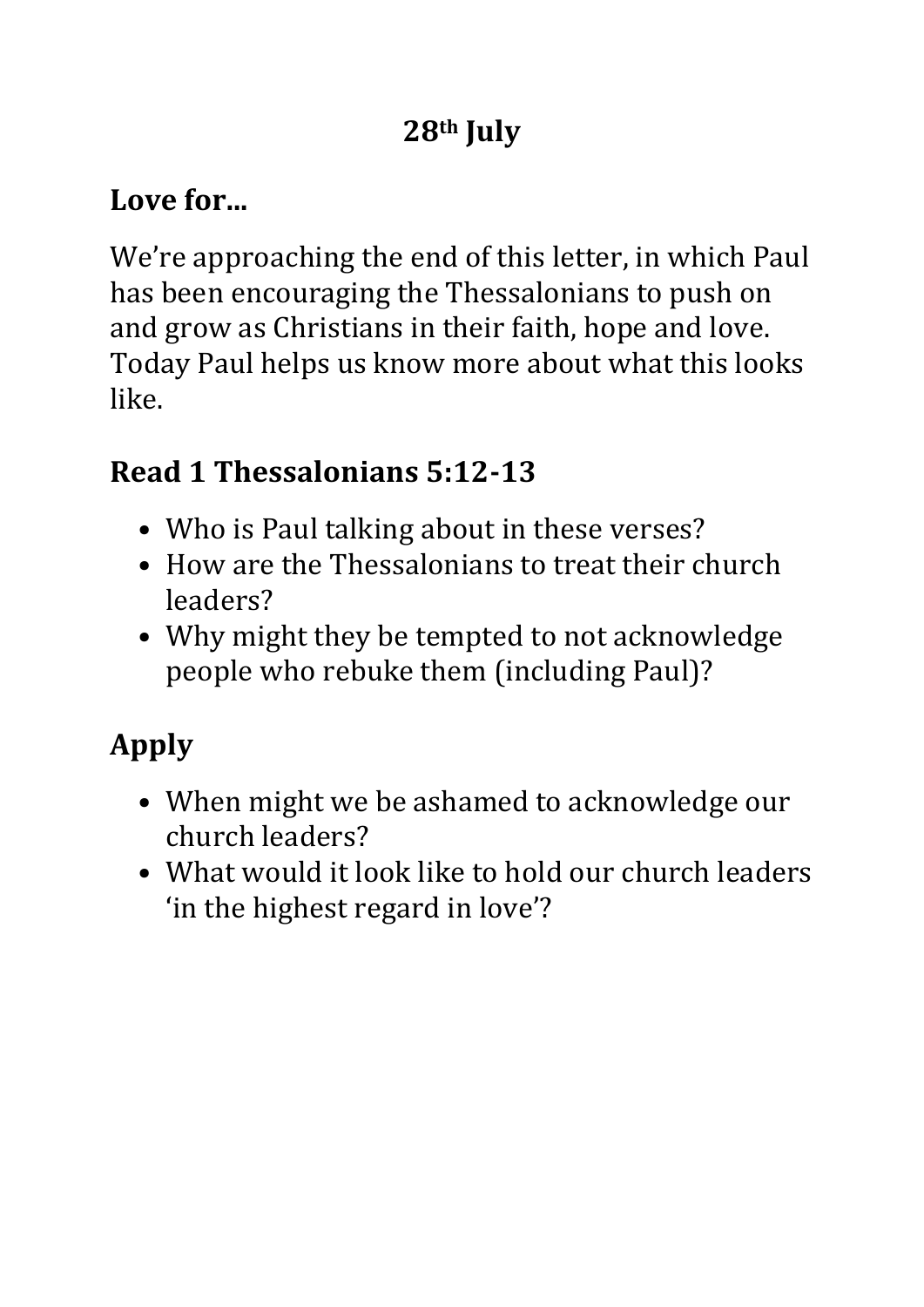### **Others**

Paul continues to help the Thessalonians know how to please God.

### **Read 1 Thessalonians 5:14-15**

- What are Paul's different instructions in these verses?
- What do Paul's instructions have in common?
- How hard does Paul want the Thessalonians to work at caring for others? (v.15)

# **Apply**

It can be tempting to think about pleasing God on an individualistic basis.

• How could you warn, encourage or help someone today?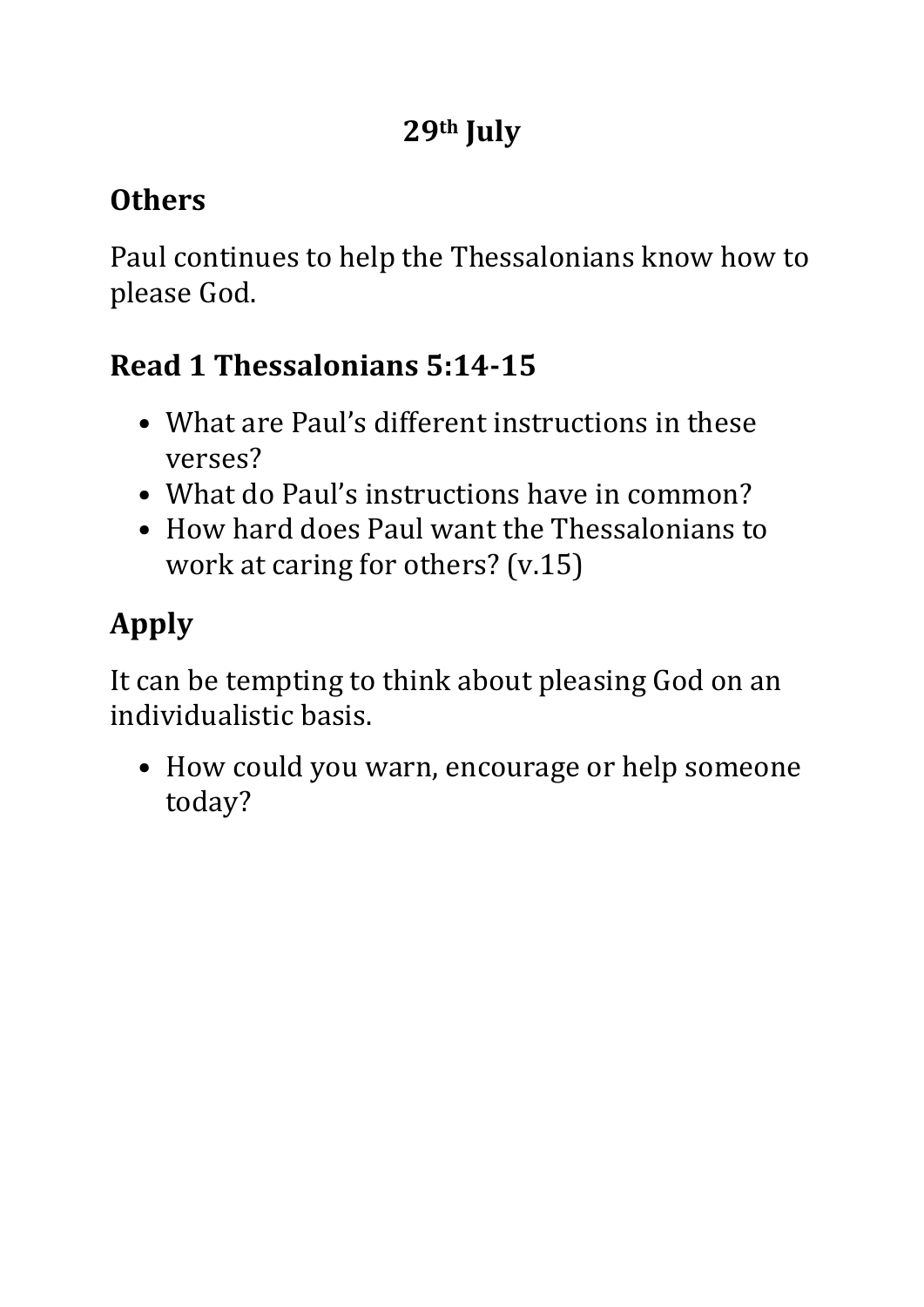### **God's will**

Paul helps us to know something else that's God's will...

### **Read 1 Thessalonians 5:16-22**

- What are Paul's different instructions in these verses?
- Why are the Thessalonians to 'give thanks in all circumstances'? (v.18)
- Do you find that surprising given the Thessalonians suffering?
- What's the principle by which the Thessalonians should accept God's word (prophecy)? (v.19-22)

- Are you ever tempted to treat parts of the Bible with contempt or disdain?
- How does this challenge you?
- When do you find it hard to be thankful?
- How does knowing that this is God's will help you to increasingly 'give thanks in all circumstances'?